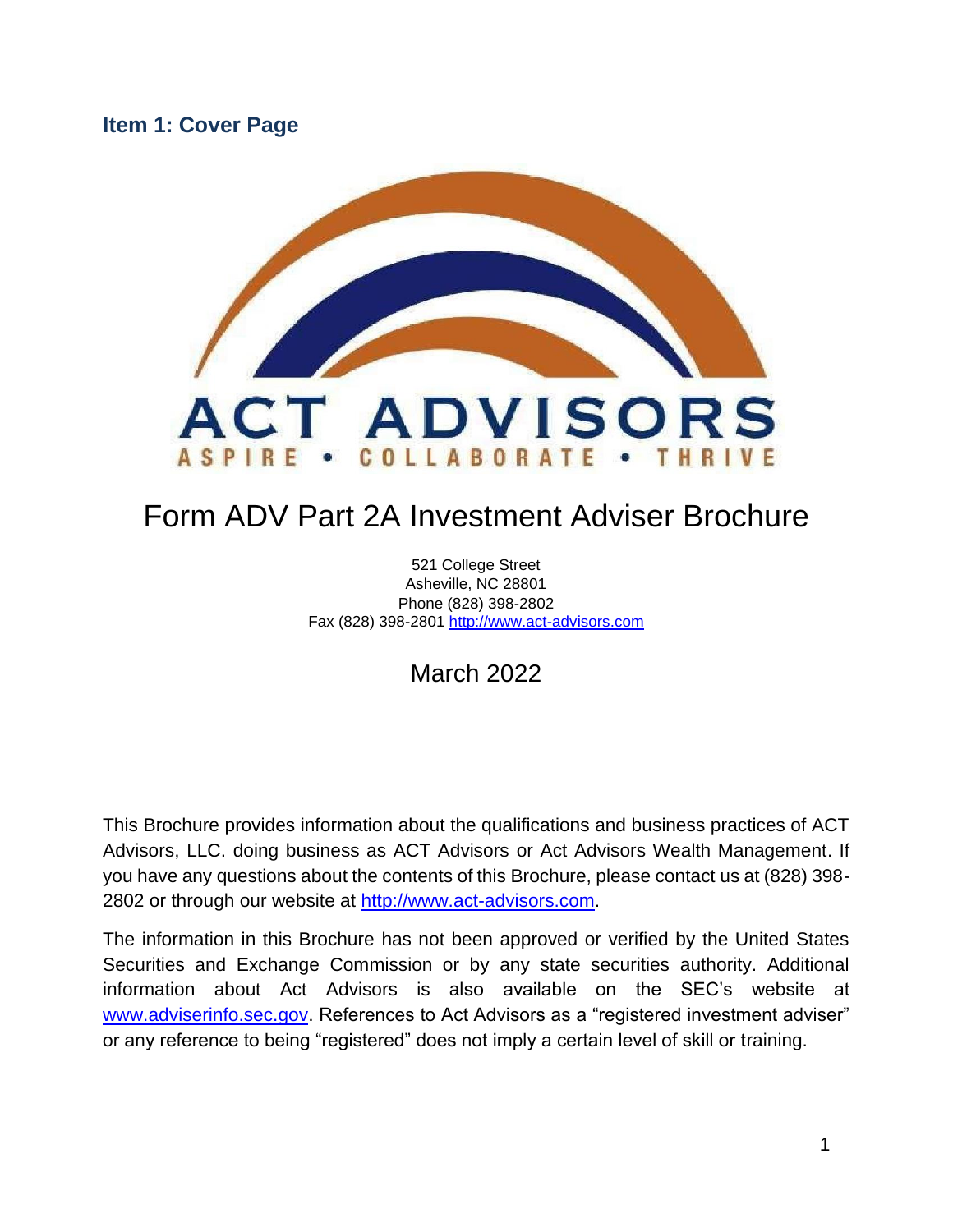## <span id="page-1-0"></span>**Item 2: Summary of Material Changes**

#### **Annual Update**

In this Item of ACT Advisors (ACT or the Firm) Form ADV 2, the Firm is required to discuss any material changes that have been made to Form ADV since the last Annual Amendment, dated March, 2021.

#### **Full Brochure Available**

ACT's Form ADV may be requested at any time, without charge by contacting Jennifer English at 828.398.2802 or [Jennifer@act-advisors.com](mailto:Jennifer@act-advisors.com)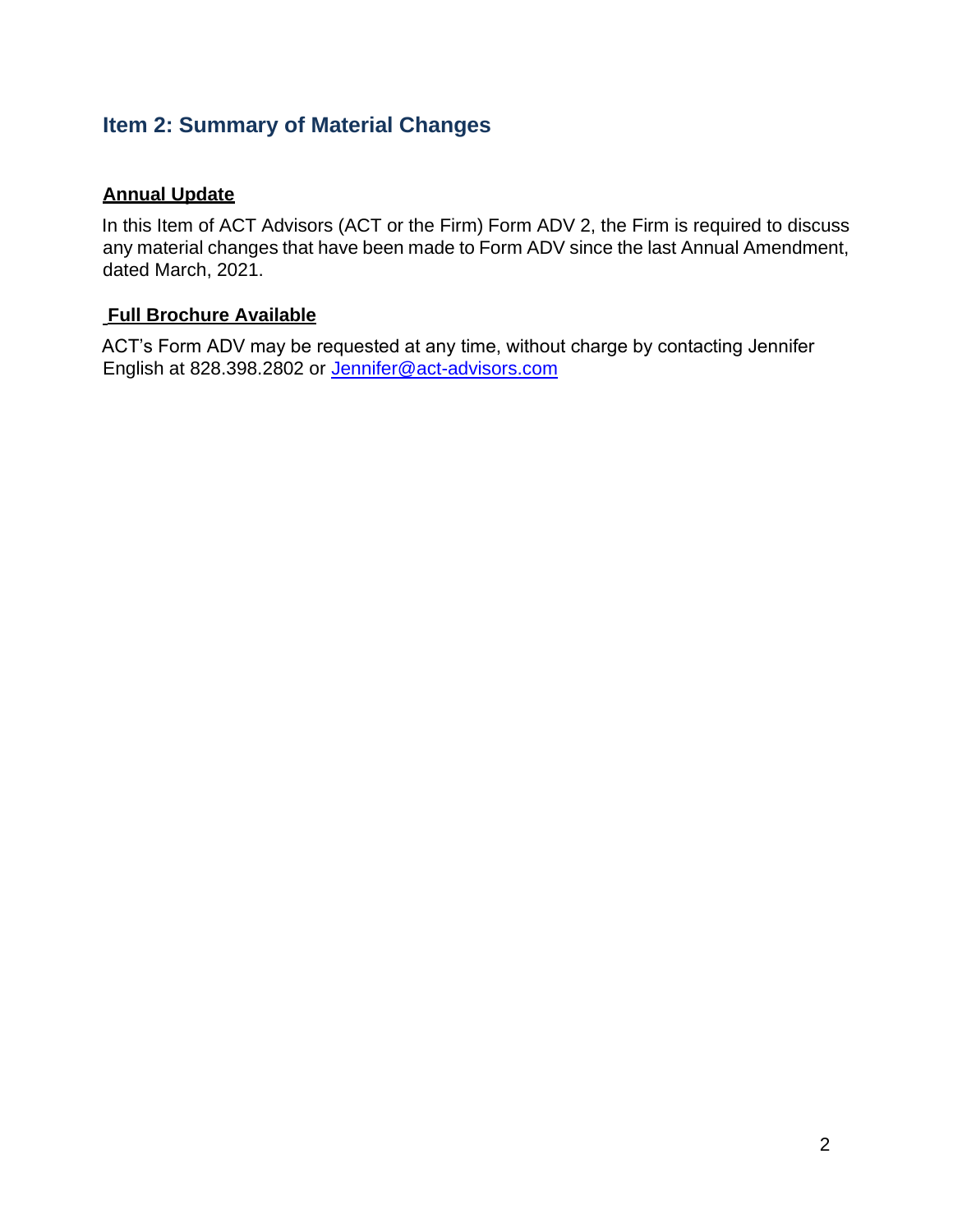## <span id="page-2-0"></span>**Item 3: Table of Contents**

| Item 1: Cover Page                                                                             | $\mathbf{1}$   |
|------------------------------------------------------------------------------------------------|----------------|
| Item 2: Summary of Material Changes                                                            | $\overline{2}$ |
| <b>Item 3: Table of Contents</b>                                                               | 3              |
| Item 4: Advisory Business                                                                      | 4              |
| Item 5: Fees and Compensation                                                                  | 9              |
| Item 6: Performance-Based Fees and Side-by-Side Management                                     | 13             |
| Item 7: Types of clients                                                                       | 14             |
| Item 8: Methods of Analysis, Investment Strategies and Risk of Loss                            | 14             |
| Item 9: Disciplinary Information                                                               | 17             |
| Item 10: Other Financial Industry Activities and Affiliations                                  | 18             |
| Item 11: Code of Ethics, Participation or Interest in client Transactions and Personal Trading | 20             |
| Item 12: Brokerage Practices                                                                   | 22             |
| <b>Item 13: Review of Accounts</b>                                                             | 24             |
| Item 14: Client Referrals and Other Compensation                                               | 26             |
| Item 15: Custody                                                                               | 27             |
| <b>Item 16: Investment Discretion</b>                                                          | 28             |
| Item 17: Voting Client Securities                                                              | 29             |
| <b>Item 18: Financial Information</b>                                                          | 30             |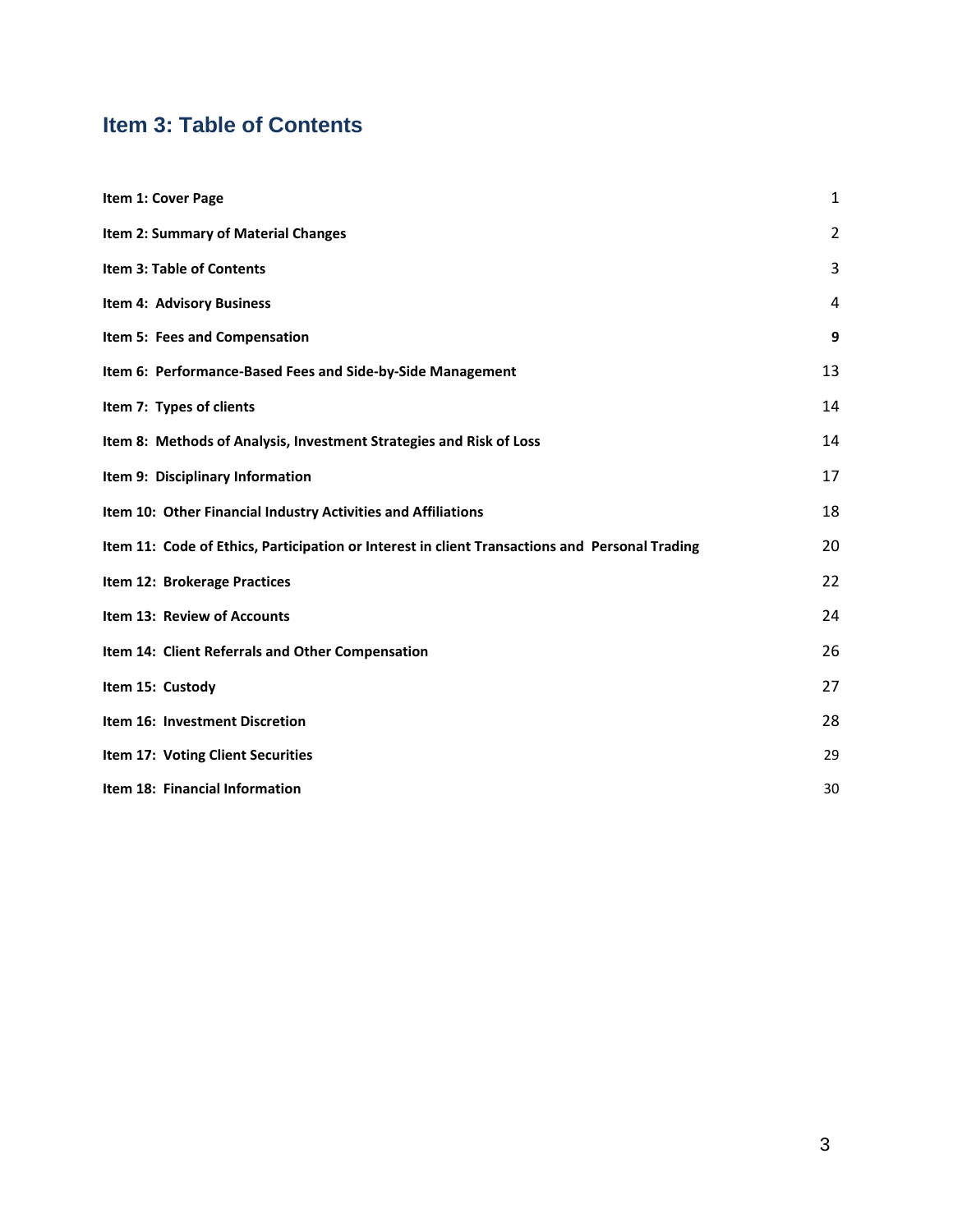## <span id="page-3-0"></span>**Item 4: Advisory Business**

#### **Background**

ACT Advisors, LLC (ACT Advisors Wealth Management, ACT Advisors, we, our, us) is an SEC registered investment adviser. Our founding members, Doug English and Roger Wesley (Wes) Johnson created the firm as a limited liability company in October of 2014 and registered it as an independent investment adviser. Wes Johnson remains as a registered representative of LPL Financial.

We have a fiduciary duty to all ACT Advisors clients. As a fiduciary, it is always our responsibility to provide fair and full disclosure of all material facts and to act solely in the best interest of each of our clients. We require all of our employees to conduct business with the highest level of ethical standards and to comply with all federal and state securities laws at all times.

When dealing with investment advisory clients, our Investment Advisor Representatives (IARs) have an affirmative duty of care, loyalty, honesty, and good faith to act in the best interests of their clients. IARs should fully disclose all material facts concerning any conflict that does arise with these clients and should avoid even the appearance of a conflict of interest.

We and our IARs must abide by honest and ethical business practices including, but not limited to:

- Not inducing trading in a client's account that is excessive in size or frequency in view of the financial resources and character of the account;
- Making recommendations with reasonable grounds to believe that they are appropriate based on the information furnished by the client;
- Placing discretionary orders only after obtaining client's written trading authorization contained within the advisory agreement or via separate amendment;
- Not borrowing money or securities from, or lending money or securities to a client;
- Not placing an order for the purchase or sale of a security if the security is not registered, or the security or transaction is not exempt from registration in the specific state;

Both we and our IARs will:

- Allocate securities in a manner that is fair and equitable to all clients.
- Not effect agency-cross transactions for client accounts.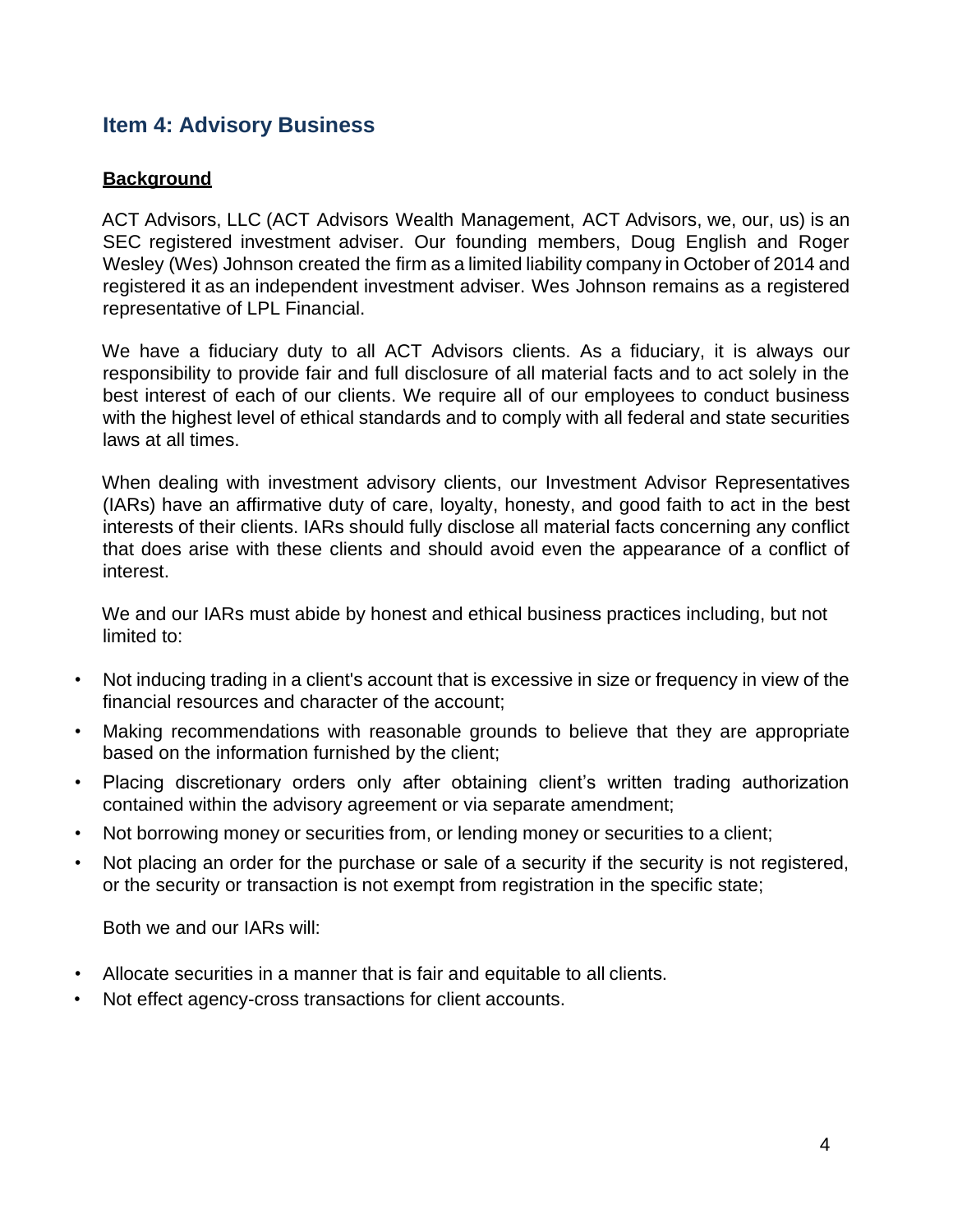#### **Registered Representatives**

Some individuals associated with ACT Advisors are also Registered Representatives of LPL Financial, an SEC registered broker/dealer, a member of the Financial Industry Regulatory Authority (FINRA) and the Securities Investors Protection Corporation (SIPC). ACT Advisors and LPL Financial are not affiliated legal entities.

#### **Investment Management and Financial Planning and/or Consulting:**

ACT Advisors provides discretionary investment advisory services on a *fee* basis. ACT Advisors' annual investment advisory fee shall include investment advisory services. To the extent specifically requested by the client, ACT Advisors may be engaged to provide financial planning and consulting services for a separate fee as described in Item 5 below. In the event that the client requires extraordinary planning and/or consultation services (to be determined in the sole discretion of ACT Advisors), ACT Advisors may determine to charge for such additional services, the dollar amount of which shall be set forth in a separate written notice to the client.

To commence the investment advisory process, ACT Advisors will ascertain each client's investment objective(s) and then allocate the client's assets consistent with the client's designated investment objective(s). Once allocated, ACT Advisors provides ongoing supervision of the account(s). Before engaging ACT Advisors to provide investment advisory services or investment advisory services with financial planning and consulting services, clients are required to enter into an *Investment Advisory Agreement* with ACT Advisors setting forth the terms and conditions of the engagement (including termination), describing the scope of the services to be provided, and the fee that is due from the client.

#### **Limitations of Financial Planning and Non-Investment Consulting/Implementation Services**.

To the extent requested by the client, ACT Advisors will generally provide financial planning and related consulting services regarding non-investment related matters, such as tax and estate planning, insurance, etc. ACT Advisors will generally provide such consulting services for a separate fee as set forth at Item 5 below. **Please Note**: ACT Advisors believes that it is important for the client to address financial planning issues on an ongoing basis. ACT Advisors' advisory fee, as set forth at Item 5 below, will remain the same regardless of whether or not the client determines to address financial planning issues with ACT Advisors. **Please Also Note**: ACT Advisors **does not** serve as an attorney, accountant, or insurance agent, and no portion of our services should be construed as same. Accordingly, ACT Advisors **does not** prepare legal documents, prepare tax returns, or sell insurance products. To the extent requested by a client, we may recommend the services of other professionals for non-investment implementation purpose (i.e., attorneys, accountants, insurance, etc.). The client retains absolute discretion over all such implementation decisions and is free to accept or reject any recommendation from ACT Advisors and/or its representatives. If the client engages any professional (i.e., attorney, accountant, insurance agent, etc.), recommended or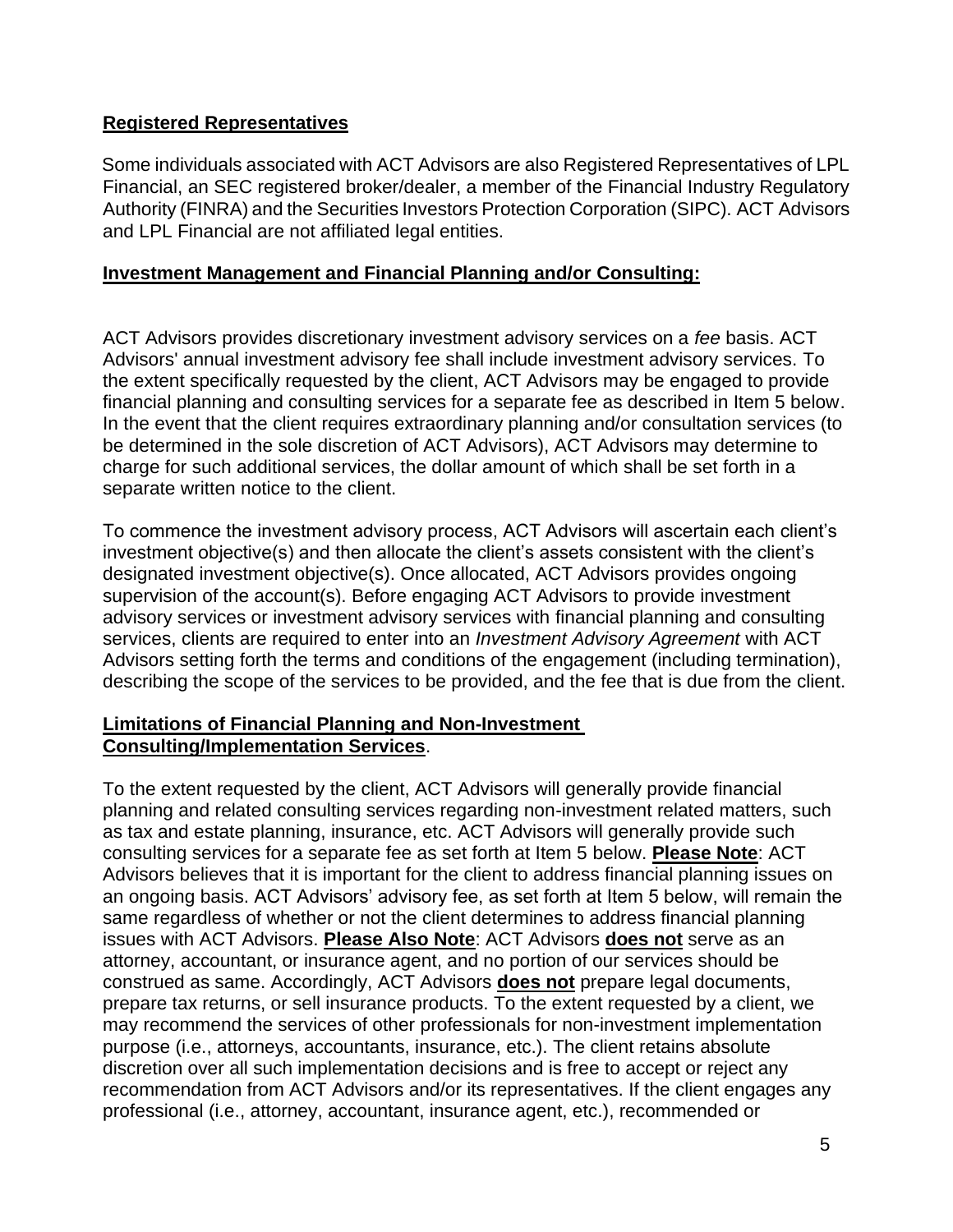otherwise, and a dispute arises thereafter relative to such engagement, the client agrees to seek recourse exclusively from the engaged professional. At all times, the engaged licensed professional[s] (i.e., attorney, accountant, insurance agent, etc.), and **not** ACT Advisors, shall be responsible for the quality and competency of the services provided.

### **Passive Strategy Asset Management**

This strategy is designed for clients seeking management of accounts valued at \$150,000 and below, where assets are primarily allocated to low-cost mutual funds issued by Dimensional Fund Advisors ("DFA"). In certain limited circumstances, accounts exceeding \$150,000.00 in value may be invested in this strategy. The specific funds will be selected that track appropriate equity and fixed income index returns as well as vehicles that are designed on a passive but non-indexed basis. Equity and fixed income weightings will be determined by the clients' investment objectives and rebalanced no less than annually, but typically three to four times per year. Clients invested in this strategy are encouraged to discuss the strategy itself and its suitability, at least on an annual basis. DFA funds are only available through selected registered investment advisers. Therefore, upon the termination of our services to a client, restrictions regarding transferability and/or additional purchases of, or reallocation among DFA funds will apply.

#### **Financial Planning Services**

To the extent requested and engaged by the client to do so, ACT Advisors will generally provide financial planning and related consulting services regarding non-investment related matters, such as tax and estate planning, insurance, etc. per the terms and conditions of a separate agreement and a separate fee as discussed at Item 5 below, the fee for which shall be based upon the individual providing the service and the scope of the services to be provided. Prior to engaging ACT Advisors to provide planning or consulting services, clients are generally required to enter into a *Financial Planning and Consulting Agreement* with ACT Advisors setting forth the terms and conditions of the engagement (including termination), describing the scope of the services to be provided, and the portion of the fee that is due from the client prior to ACT Advisors commencing services.

#### **Employer Sponsored Plans Participant Advice**

We offer advisory, consulting, and rebalancing services to the participants of employer sponsored plans (Participants). We use our research and asset allocation strategies, along with our knowledge of the participant's personal financial objectives, to develop an investment mix within the available investment options in the plan. We regularly assess the investment mix and keep it up to date with any asset allocation moves in our strategies, subject to the limitations of the options available in the plan. We do not have custody or any ability to access or withdraw the funds in the plan.

#### **Tailored Relationships**

We tailor investment advisory services to the individual needs of the client. The goals and objectives for each client are explored and documented. Our clients can impose restrictions on the investments in their accounts. We may accept any reasonable limitation or restriction to our discretionary authority on the account placed by the client. All limitations and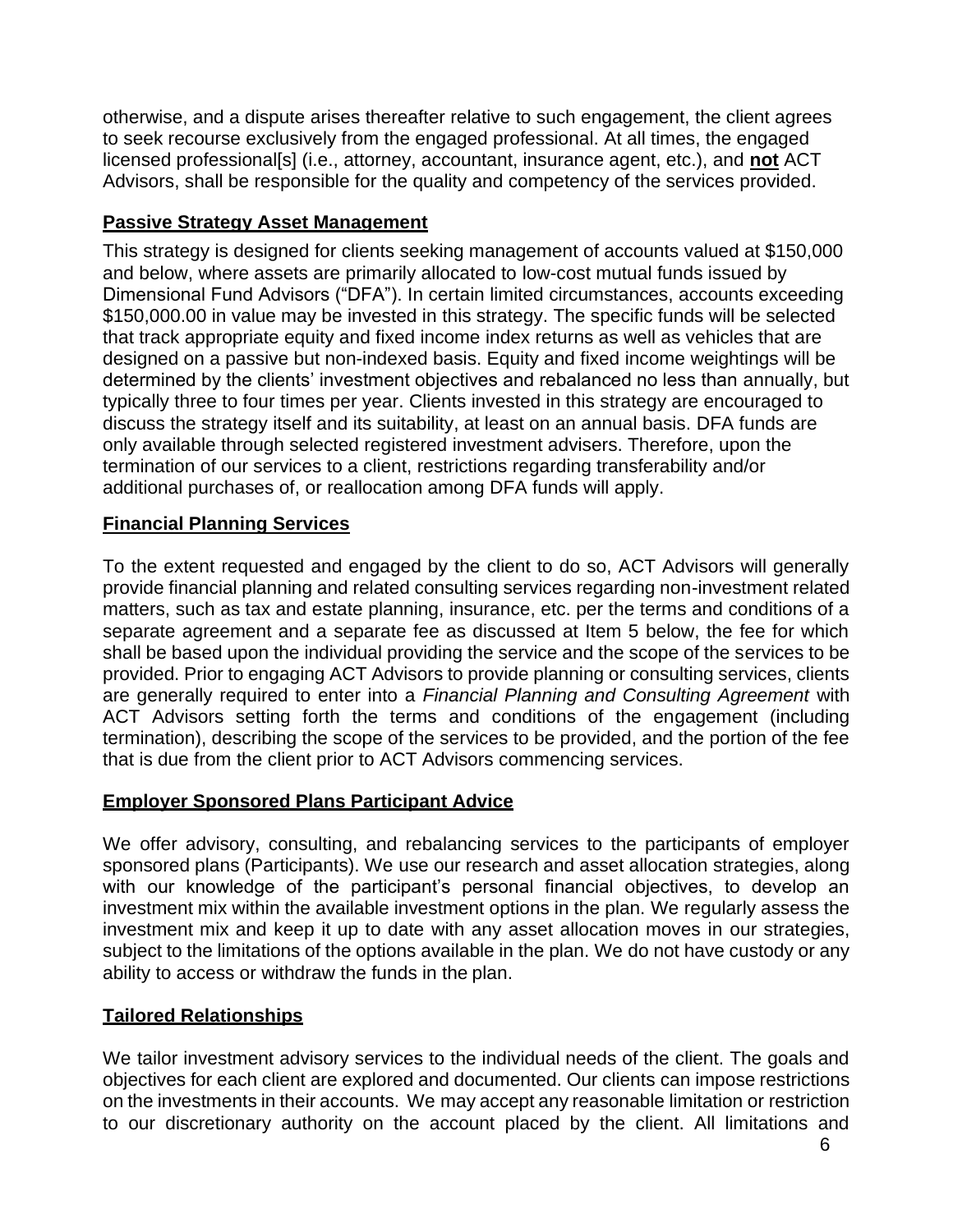restrictions placed on accounts must be presented to us in writing.

#### **Client Assets**

We offer asset management on a discretionary basis. As of December 31, 2021, we have \$389,880,184 in assets under management.

#### **Use of Testimonials and/or Endorsements**

Effective May 4, 2021, the SEC adopted Rule 206(4)-1 under the Investment Advisers Act, known as the "Marketing Rule". In addition to other activities, the new rule dramatically changed the use of testimonials by Investment Advisors registered with the SEC. The rule defines "testimonials" as any statement by a current client or investor in a private fund advised by the investment adviser (i) about the client or investor's experience with the investment adviser or its supervised persons (ii) that directly or indirectly solicits any current or prospective client or investor to be a client of, or an investor in a private fund advised by, the investment adviser or (iii) that refers any current or prospective client or investor to be a client of, or an investor in a private fund advised by, the investment adviser. However, all testimonials, whether or not distributed to more than one person and whether or not otherwise constituting an "advertisement" are subject to numerous other requirements. For all testimonials, an RIA must make five disclosures, namely:

A clear and prominent disclosure whether or not the provider of the testimonial is a client; If applicable, a clear and prominent disclosure that the provider has received cash or noncash compensation, as the case may be;

A description of the material terms of the compensation provided, if applicable;

A clear and prominent brief description of all conflicts of interest resulting from the adviser's relationship with the provider; and

A detailed description of the material conflicts of interest and/or the compensation arrangement if applicable.

Additionally, under the general prohibitions under the SEC New Marketing Rule a testimonial or endorsement in an advertisement may not:

include an untrue statement of a material fact, or omit to state a material fact necessary to make the statement made, in light of the circumstances under which it was made, not misleading;

include a material statement of fact that the adviser does not have a reasonable basis for believing it will be able to substantiate upon demand by the Commission;

include information that would reasonably be likely to cause an untrue or misleading implication or inference to be drawn concerning a material fact relating to the adviser;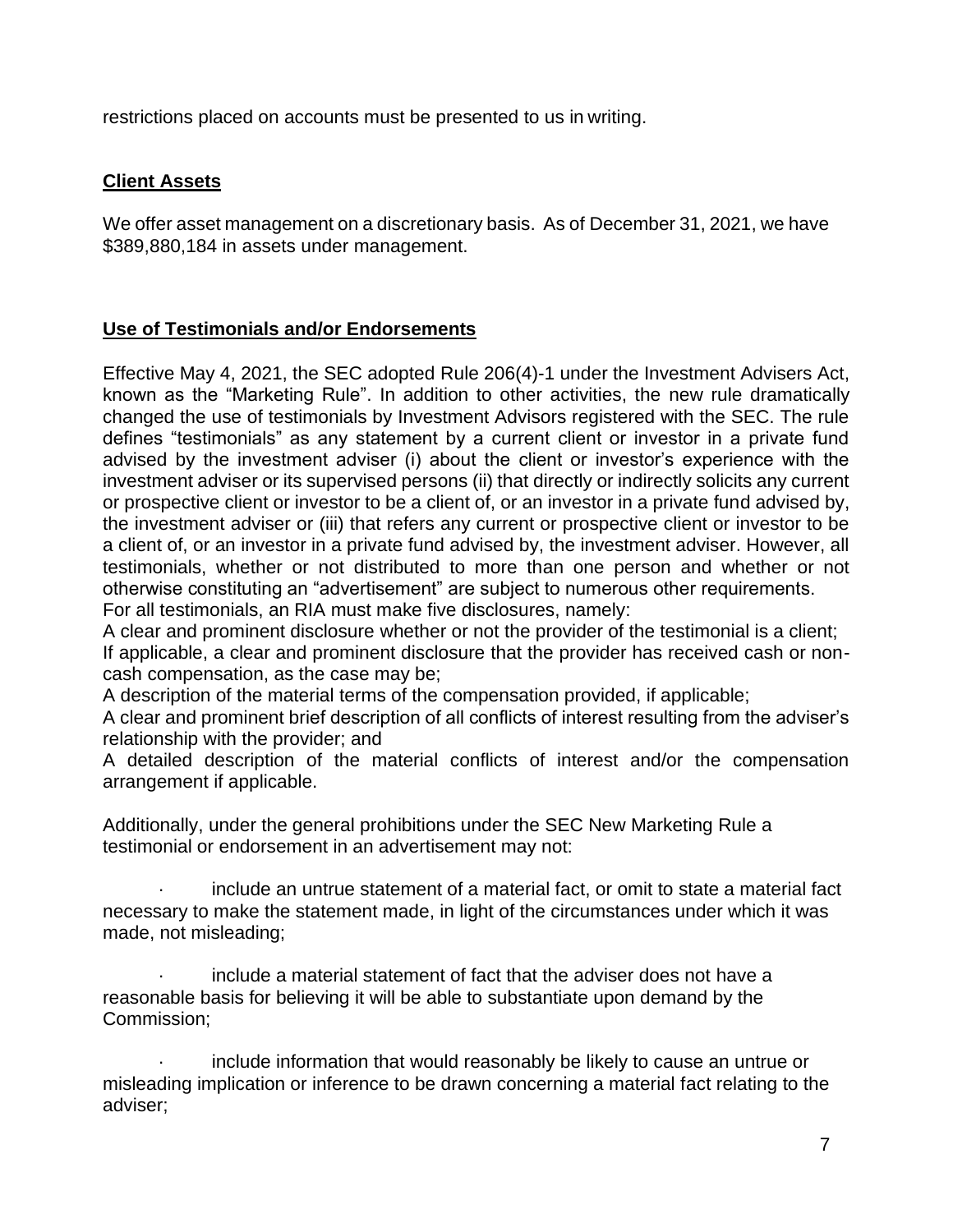discuss any potential benefits without providing fair and balanced treatment of any associated material risks or limitations;

reference specific investment advice provided by the adviser that is not presented in a fair and balanced manner;

include or exclude performance results, or presenting performance time periods, in a manner that is not fair and balanced; and

· otherwise be materially misleading.

Beginning in Q3 2021, at the conclusion of a client's annual review, ACT Advisors began asking all clients to post a review of ACT Advisors on Google. Act Advisors does not compensate clients for these reviews, nor does ACT exercise any editorial or content control over these reviews. Further, ACT cannot remove a review that is negative or unflattering, but Goggle may remove a review if, in Google's view, the review violates Google's standards.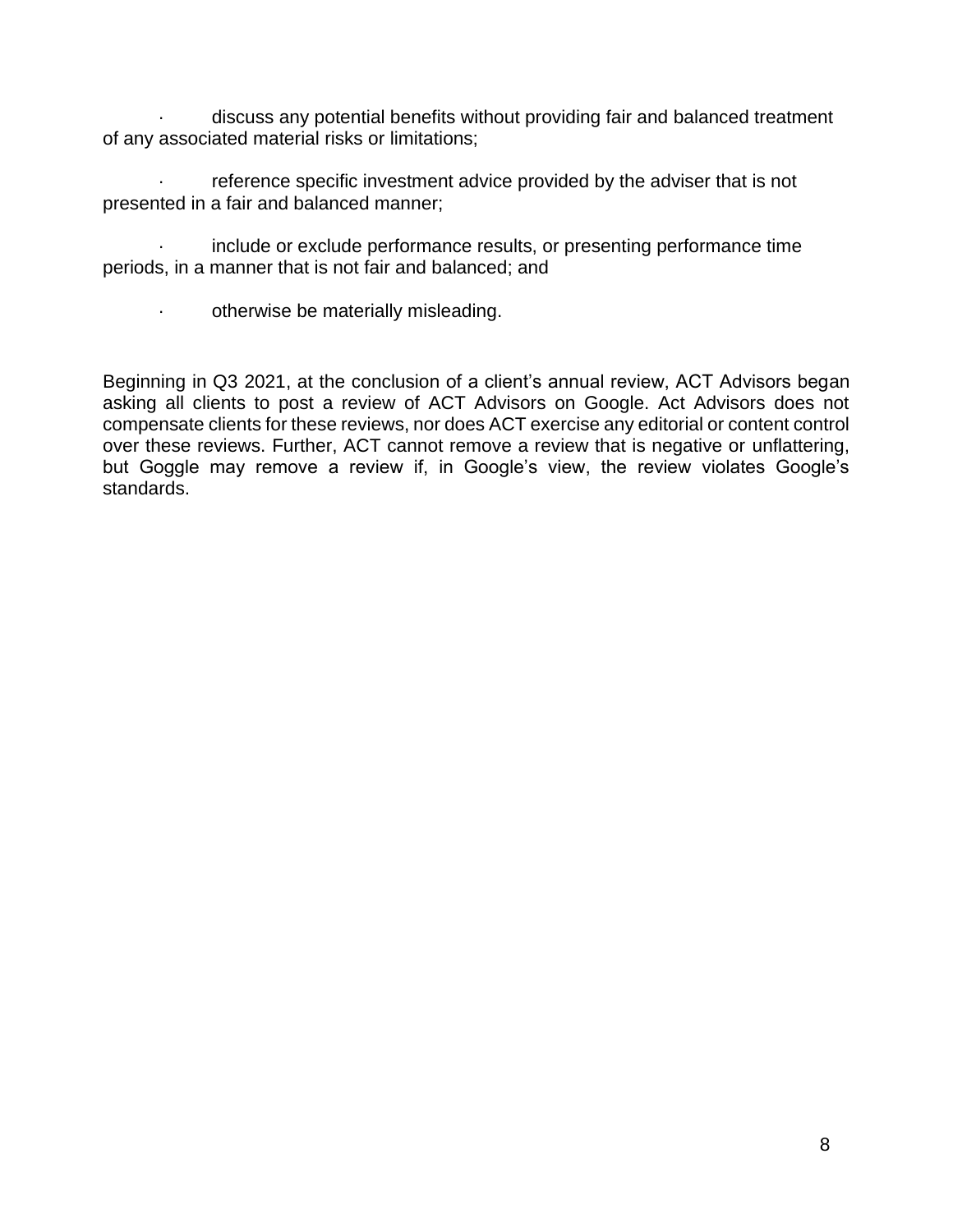## <span id="page-8-0"></span>**Item 5: Fees and Compensation**

We charge fees established in our written agreement with the client.

#### **Investment Advisory Services**

ACT Advisors is generally compensated for its investment management services on an annual basis. ACT Advisors shall charge an annual investment management fee on a negotiable fee basis based upon a percentage of the market value of the assets being managed by ACT Advisors. Market value is defined as total value of assets in client's account plus any accrued interest. The Adviser Compensation shall be prorated and paid quarterly, in advance, based upon the market value of the Assets on the last business day of the previous quarter. Investment management fees are payable quarterly in advance unless a specific situation calls for a calculation in arrears. For those clients that engage ACT Advisors to provide investment supervisory services based upon a percentage of the market value of the assets under management, the investment management fee charged shall generally be 1.50% - 2.50%. If the fee is determined quarterly, in advance, based upon the market value of such assets on the last day of the previous quarter, the Firm's policy is to treat intra-account additions and withdrawals equally - unless indicated to the contrary on the Firm's Investment Advisory Agreement executed by the client. If the Client also engages ACT Advisors for financial planning and/or consulting services, ACT Advisors will generally charge the Client an additional \$500 monthly in advance for a minimum of 24 months. This fee is negotiable and may vary depending upon certain criteria.

#### **Financial Planning and Consulting Services**

To the extent specifically requested by a client, ACT Advisors shall provide financial planning and/or consulting services (including investment and non-investment related matters, including estate planning, insurance planning, etc.) per the terms and conditions of a separate agreement and a separate fee. The fee for which shall be based upon the individual providing the service and the scope of the services to be provided. Prior to engaging ACT Advisors to provide planning or consulting services, clients are generally required to enter into a *Financial Planning and Consulting Agreement* with ACT Advisors setting forth the terms and conditions of the engagement (including termination), describing the scope of the services to be provided, and the portion of the fee that is due from the client prior to ACT Advisors commencing services.

ACT Advisors will generally charge the Client an additional \$500 monthly in advance for a minimum of 24 months. ACT Advisors' planning and consulting fees are negotiable and may vary depending upon certain criteria. The actual fee paid by the client will be detailed in the Financial Planning and Consulting Agreement signed by the client.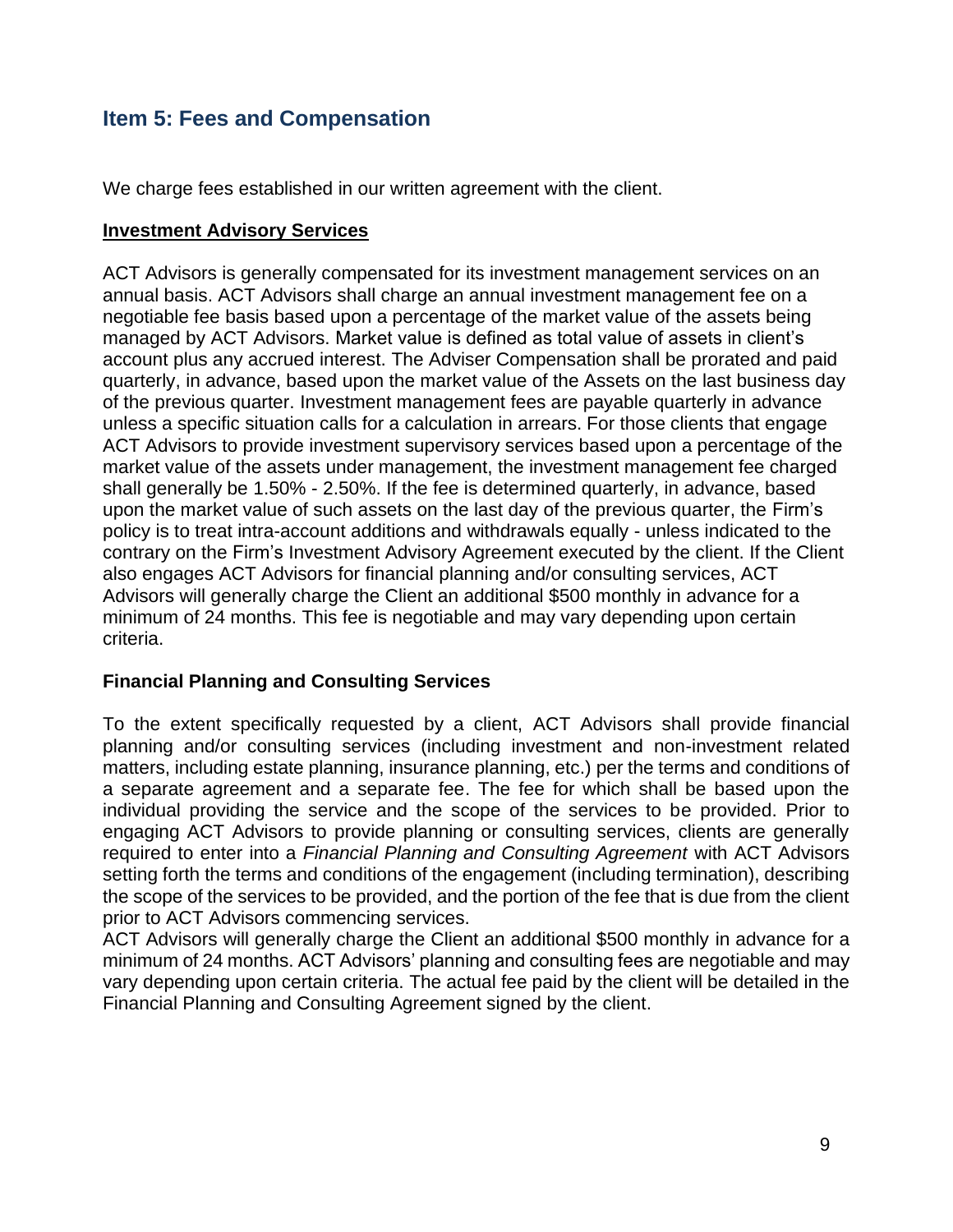#### **Passive Strategy Asset Management**

The annual fee is based on percentage of assets under management ranging up to a maximum of 2.5%. Most clients will pay less than the maximum fee.

The annual fee may be negotiated on a case by-case basis based on the asset under management size, and other variables. The minimum investment into the passive strategy is \$5,000. In certain limited circumstances, accounts exceeding \$150,000.00 in value may be invested in this strategy.

Passive strategy asset management fees are payable quarterly in advance unless a specific situation calls for a calculation in arrears. Passive strategy asset management fees are deducted from client accounts by qualified custodians. Clients provide the qualified custodian with written authorization to deduct fees and pay the fees to ACT Advisors.

#### **Financial Planning and Consulting Services (Stand-Alone)**

To the extent specifically requested by a client, ACT Advisors shall provide financial planning and/or consulting services (including investment and non-investment related matters, including estate planning, insurance planning, etc.) on a stand-alone separate fee basis. ACT Advisors' planning and consulting fees are negotiable but are generally \$500 monthly for a minimum of 24 months. This fee is negotiable and may vary depending upon certain criteria.

#### **Employer Sponsored Plans Participant Advice**

The negotiable annual fee to receive customized advice and rebalancing on employer sponsored plans is based on percentage of assets in the sponsored plan ranging up to a maximum of 2.5%. Most clients will pay less than the maximum fee.

ACT Advisors will collect these fees in one of two ways:

- Fees will be direct billed from an investment account under management by ACT Advisors.
- Fees will be directly invoiced to the Participant.

Employer sponsored plan advice fees are payable quarterly in advance unless a specific situation calls for a calculation in arrears.

#### **Other Information on Compensation**

Fees are typically based on the value of assets under management and will vary by engagement. Fees based on the value of assets under management are calculated based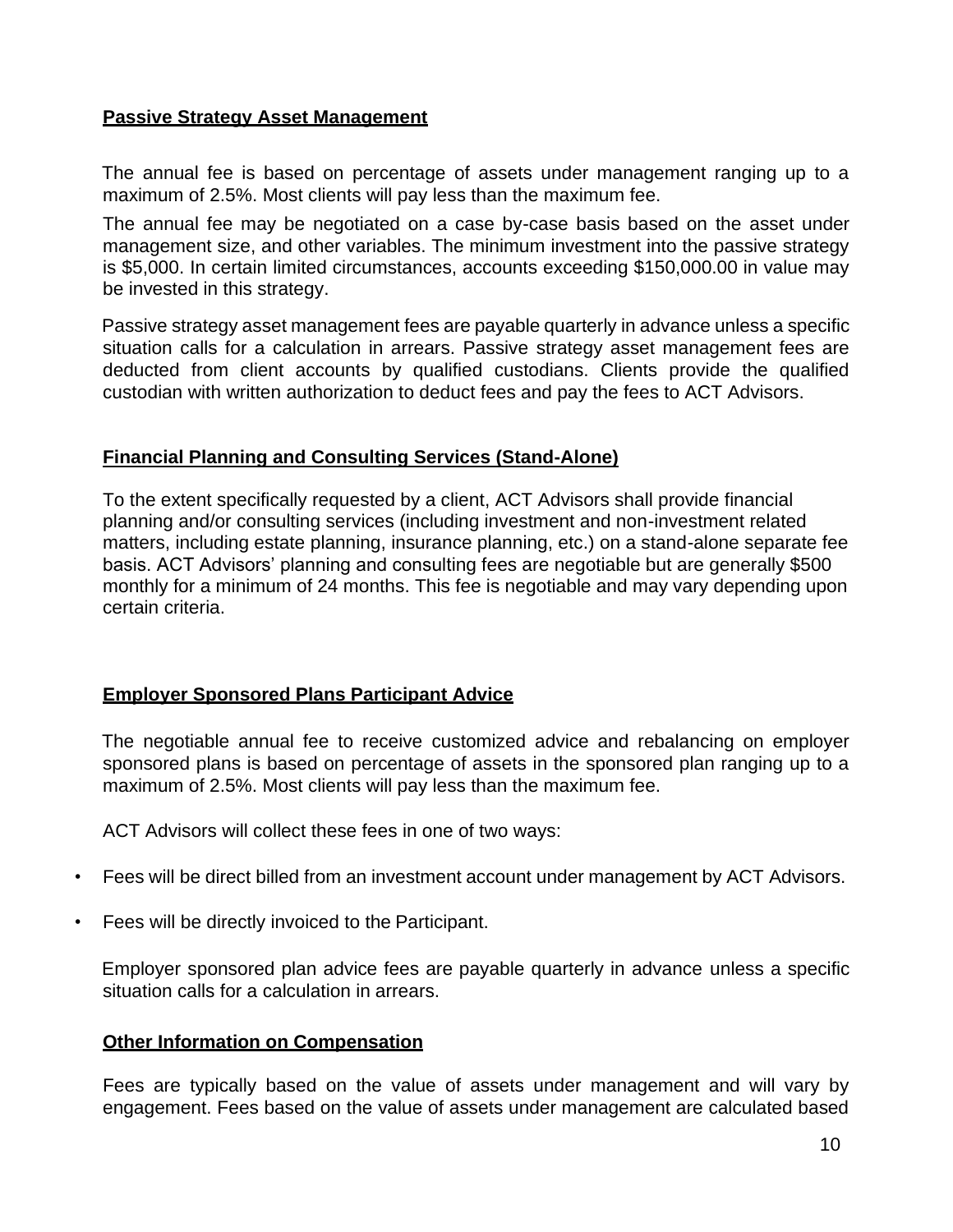upon the market value of the applicable assets on the last business day of the previous quarter. The amount of the fee will be set forth in the written agreement executed by the client at the time the relationship is established.

ACT Advisors, in its sole discretion, may negotiate its fees for investment management and financial and/or consulting services. Based upon certain criteria (i.e. anticipated future earning capacity, anticipated future additional assets, dollar amount of assets to be managed, related accounts, account composition, complexity of the engagement, anticipated services to be rendered, grandfathered fee schedules, employees and family members, courtesy accounts, competition, negotiations with client, etc.), ACT Advisors may charge a lesser fee, charge a flat fee, waive its fee entirely, or charge fee on a different interval, based upon certain criteria. Additionally, certain legacy clients may receive financial planning services under different fee schedules than as set forth above. As result of the above, similarly situated clients could pay different fees. In addition, similar advisory services may be available from other investment advisers for similar or lower fees. **ANY QUESTIONS**: ACT Advisors' Chief Compliance Officer, Jennifer English, remains available to address any questions that a client or prospective client may have regarding advisory fees.

#### **Other Fees and Expenses Incurred in Connection with Advisory Services**

Unless the client directs otherwise or an individual client's circumstances require, we generally recommend that LPL Financial and/or TD Ameritrade serve as the brokerdealer/custodian for client investment management assets. Broker-dealers such as LPL Financial and TD Ameritrade charge brokerage commissions and/or transaction fees for effecting certain securities transactions (i.e., transaction fees are charged for certain noload mutual funds, commissions are charged for individual equity transactions, and markups and mark-downs are charged for fixed income transactions). The amount of these commissions and/or transaction fees may vary depending upon a range of factors, which typically include the following: the broker-dealer/custodian utilized; the total value of regulatory assets under management held at the applicable custodian; the type of asset (e.g., equity, ETF, mutual fund, fixed income product). In addition, client accounts may invest in open-end mutual funds (including money market funds) and ETFs that have various internal fees and expenses (i.e., management fees), which are paid by these funds but ultimately borne by clients as a fund shareholder. These internal fees and expenses are in addition to the fees charged by Act Advisors.

#### **Advisory Fee Refunds**

If the written agreement between the client and Act Advisors provides for payment in advance and is terminated before the end of the billing quarter, Act Advisors will refund the prorated portion of the advanced fee paid based upon the number of days remaining in the billing quarter. If the written agreement provides for payment in arrears and is terminated before the end of the billing quarter, Act Advisors will debit the account or charge the client as applicable for the prorated portion of the unpaid fee based upon the number of days that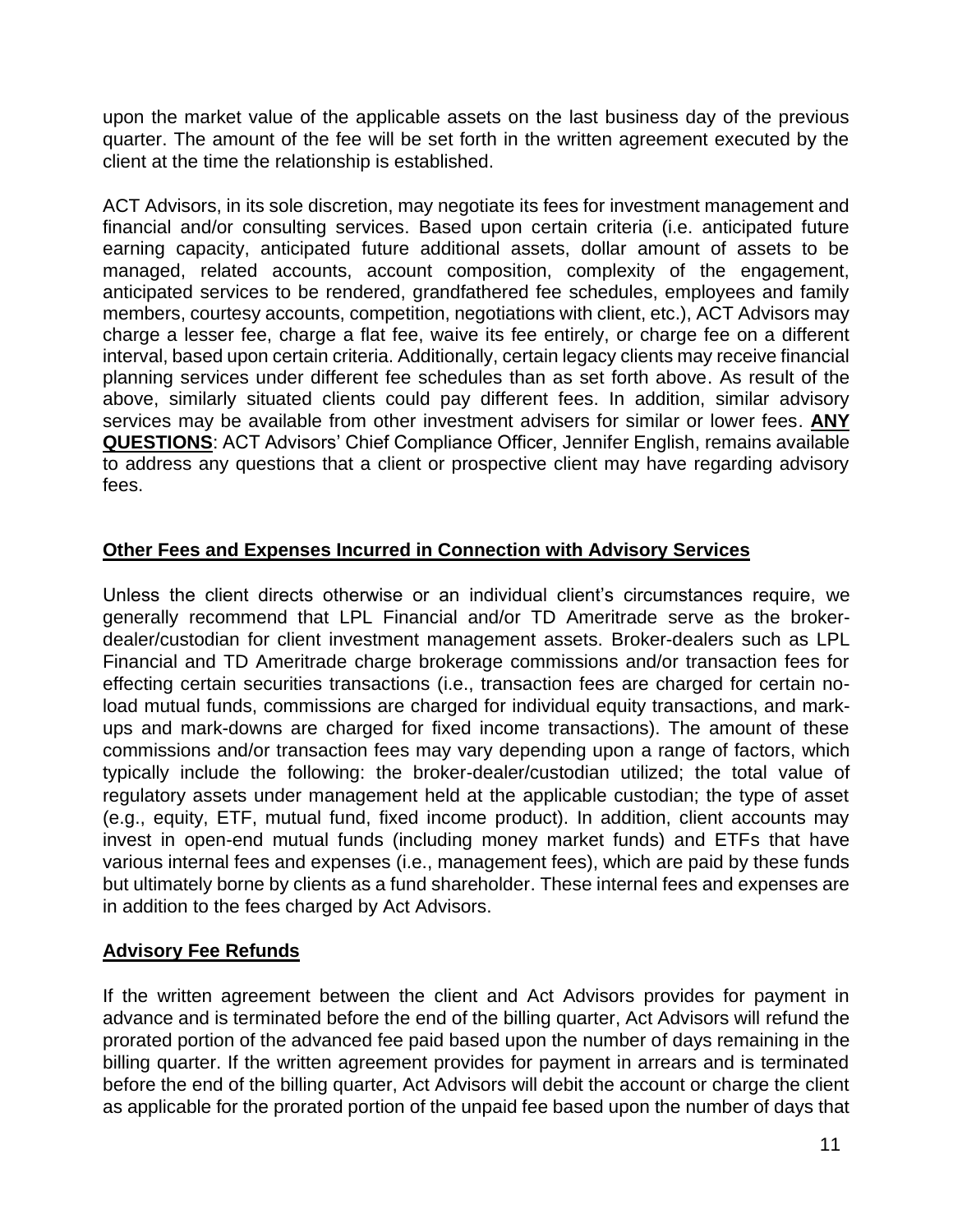services were provided during the billing quarter.

#### **Commission Transactions**

Some individuals associated with ACT Advisors are also Registered Representatives of LPL Financial, an SEC registered broker/dealer, a member of the Financial Industry Regulatory Authority (FINRA) and the Securities Investors Protection Corporation (SIPC). ACT Advisors and LPL Financial are not affiliated legal entities. Clients can engage these individuals in their separate and individual capacities as Registered Representatives of LPL Financial to implement investment or insurance recommendations on a commission basis. If the client chooses to purchase investment products through LPL Financial, then LPL Financial will charge brokerage commissions to effect securities transactions. LPL would then pay a portion of the commissions to the applicable Registered Representative. The brokerage commissions charged by LPL Financial may be higher or lower than those charged by other broker-dealers. In addition, LPL and/or the Registered Representative, may also receive additional ongoing 12b-1 trailing commission compensation from the sale of mutual funds directly from the mutual fund company during the period that the client maintains the mutual fund investment.

The recommendation that a client purchase a commission product through LPL Financial presents a conflict of interest, as the receipt of commissions may provide an incentive to recommend investment products based on commissions to be received, rather than on a particular client's need. No client is under any obligation to purchase any commission products.

Clients may purchase investment products recommended by ACT Advisors' or LPL Financials' representatives through other, non-affiliated broker dealers or agents.

Act Advisors does not receive more than 50% of its revenue from advisory clients as a result of commissions or other compensation for the sale of investment products Act Advisors recommends to its clients.

When Act Advisors' representatives sell an investment product on a commission basis, Act Advisors does not charge an advisory fee in addition to the commissions paid by the client for such product. When providing services on an advisory fee basis, Act Advisors' representatives do not also receive commission compensation for such advisory services. However, a client may engage Act Advisors to provide investment management services on an advisory fee basis and separate from such advisory services purchase an investment product from Act Advisors' representatives on a separate commission basis.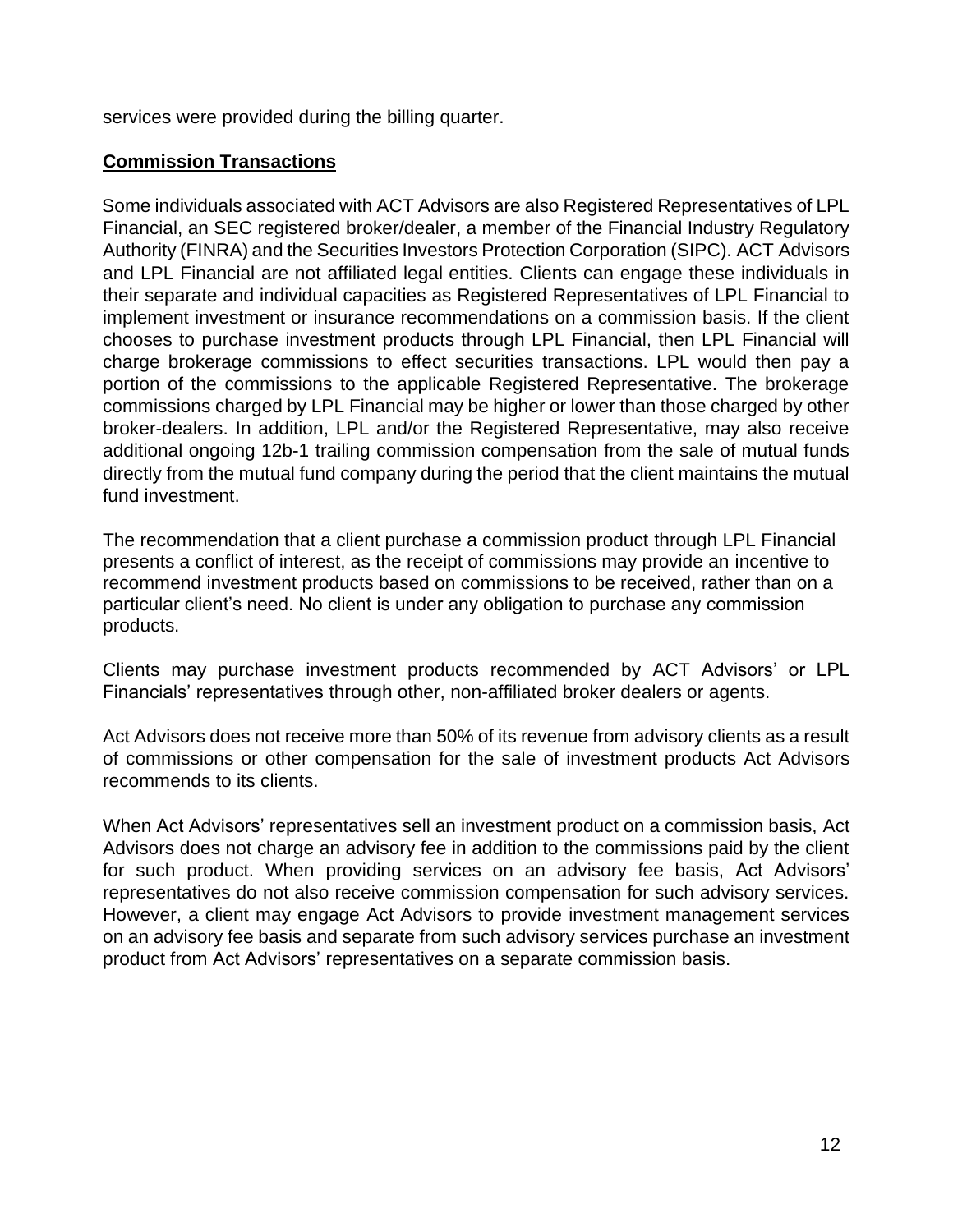## <span id="page-12-0"></span>**Item 6: Performance-Based Fees and Side-by-Side Management**

We do not charge performance-based fees because of the potential conflict of interest. Performance-based compensation may create an incentive for the adviser to recommend an investment that may carry a higher degree of risk to the client.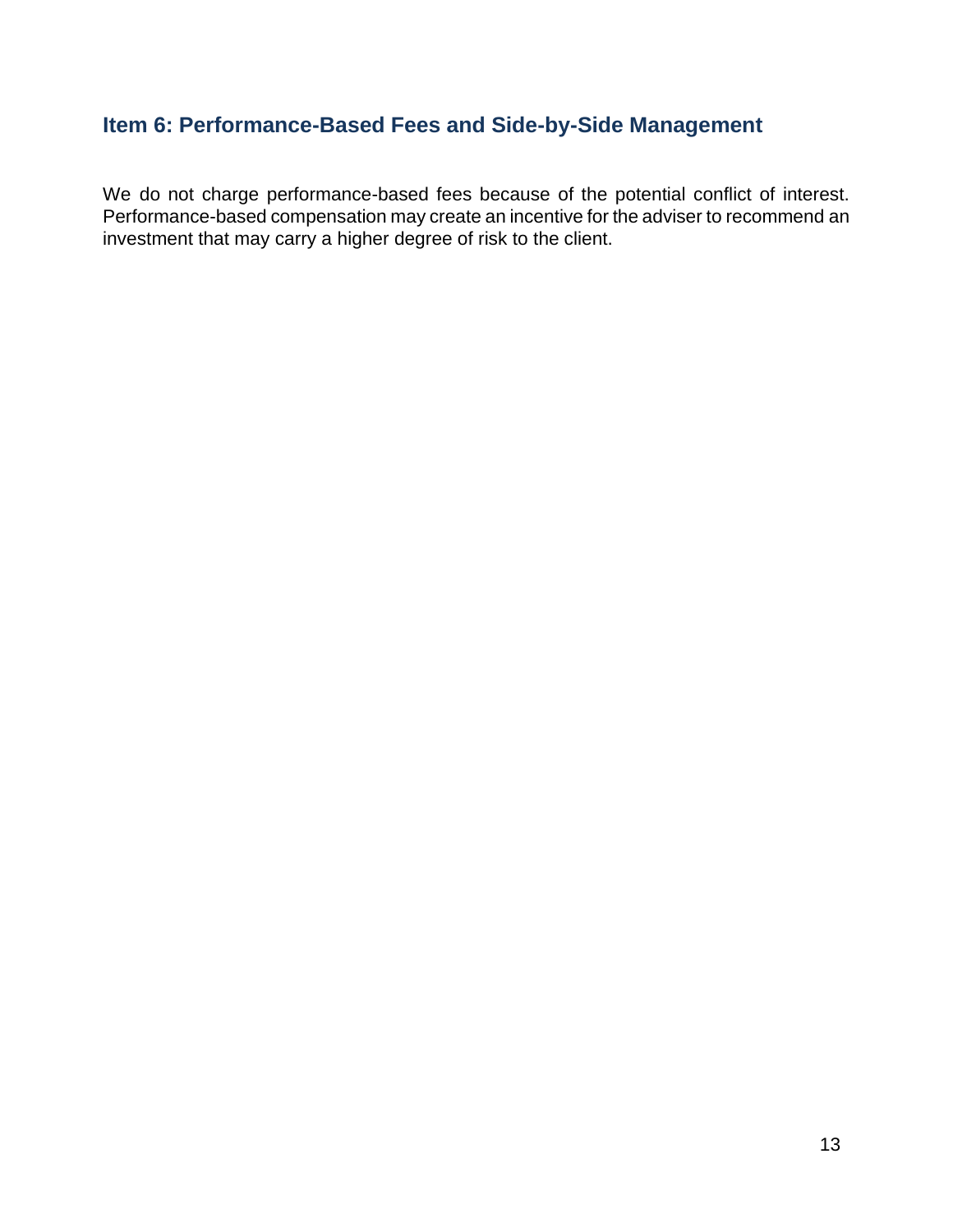## <span id="page-13-0"></span>**Item 7: Types of clients**

The advisory services offered by us are available for individuals, high net worth individuals, individual retirement accounts (IRAs), banks and thrift institutions, pension, and profitsharing plans, including plans subject to Employee Retirement Income Security Act of 1974 (ERISA), trusts, estates, charitable organizations, state and municipal government entities, corporations, and other business entities.

For asset management clients, we have a minimum account size of \$25,000. For passive

strategy clients, we have a minimum account size of \$5,000.

Waivers or exceptions from the minimum account requirement may be granted at the exclusive discretion of ACT Advisors.

## <span id="page-13-1"></span>**Item 8: Methods of Analysis, Investment Strategies and Risk of Loss**

We purchase research from a variety of sources and rely on our research partners to guide our investment decisions. We, and our research partners, use a combination of Fundamental and Technical Analysis, as well as Modern Portfolio Theory in order to formulate investment advice when managing assets. Depending on the analysis, we will implement a long- or short-term trading strategy based on the objectives and risk tolerance of a particular client.

**Fundamental Analysis** concentrates on factors that affect asset class pricing relative to historical norms.

**Technical Analysis** involves the analysis of past market data, primarily price and volume. Technical analysis attempts to predict the direction of an asset class based on market trends. The assumption is that the market follows discernible patterns and if these patterns can be identified then a prediction can be made. The risk is that markets do not always follow patterns and relying solely on this method may not take into account new patterns that emerge over time.

**Modern Portfolio Theory** is a theory of investment that attempts to maximize portfolio expected return for a given amount of portfolio risk, or equivalently minimize risk for a given level of expected return, each by carefully choosing the proportions of various assets. Modern Portfolio Theory assumes that investors are risk adverse, meaning that given two portfolios that offer the same expected return, investors will prefer the less risky one. Thus, an investor will take on increased risk only if compensated by higher expected returns. Conversely, an investor who wants higher expected returns must accept more risk. The exact trade-off will be the same for all investors, but different investors will evaluate the trade-off differently based on individual risk aversion characteristics. The implication is that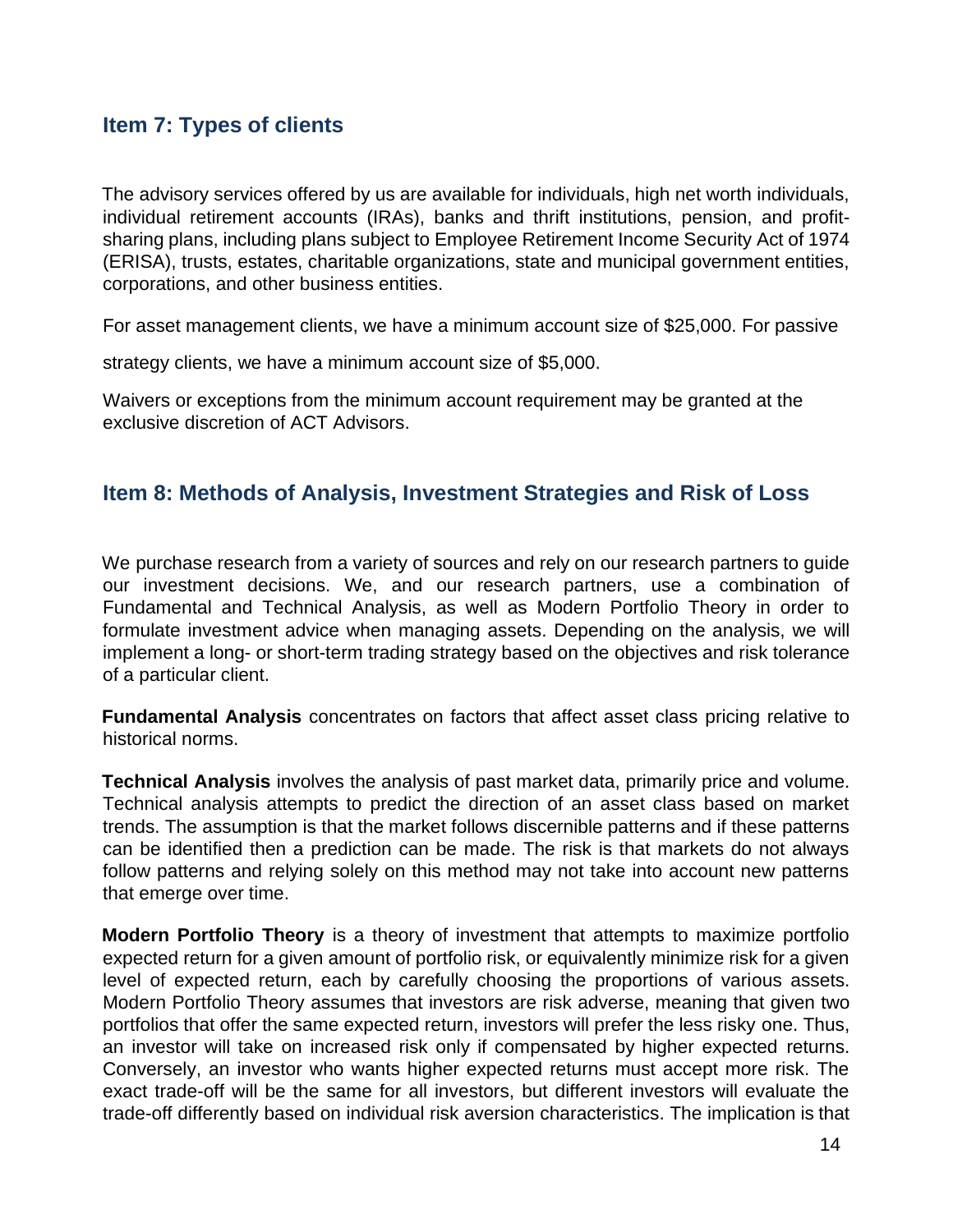a rational investor will not invest in a portfolio if a second portfolio exists with a more favorable risk-expected return profile (i.e., if for that level of risk an alternative portfolio exists which has better expected returns).

#### **Risks**

Please note, investing in securities involves risk of loss that clients should be prepared to bear. There are different types of investments that involve varying degrees of risk, and it should not be assumed that future performance of any specific investment or investment strategy will be profitable or equal any specific performance level(s). Past performance is not indicative of future results.

Our methods of analysis and investment strategies do not represent any significant or unusual risks; however, all strategies have inherent risks and performance limitations such as:

**Market Risk** - the risk that the value of securities may go up or down, sometimes rapidly or unpredictably, due to factors affecting securities markets generally or industries. **Interest Rate Risk** - the risk that fixed income securities will decline in value because of an increase in interest rates; a bond or a fixed income fund with a longer duration will be more sensitive to changes in interest rates than a bond or bond fund with a shorter duration.

**Credit Risk -** the risk that an investor could lose money if the issuer or guarantor of a fixed income security is unable or unwilling to meet its financial obligations.

**Mutual Funds -** Investing in mutual funds carries the risk of capital loss and thus an investor may lose money investing in mutual funds. All mutual funds have costs that lower investment returns. The funds can be of bond "fixed income" nature (lower risk) or stock "equity" nature (mentioned below).

**Equity -** investment generally refers to buying shares of stocks in return for receiving a future payment of dividends and/or capital gains if the value of the stock increases. The value of equity securities may fluctuate in response to specific situations for each company, industry conditions and the general economic environments.

**Fixed Income -** investments generally pay a return on a fixed schedule, though the amount of the payments can vary. This type of investment can include corporate and government debt securities, leveraged loans, high yield, and investment grade debt and structured products, such as mortgage and other asset-backed securities, although individual bonds may be the best-known type of fixed income security. In general, the fixed income market is volatile and fixed income securities carry interest rate risk. (As interest rates rise, bond prices usually fall, and vice versa. This effect is usually more pronounced for longer term securities.) Fixed income securities also carry inflation risk, liquidity risk, call risk, and credit and default risks for both issuers and counterparties. The risk of default on treasury inflation protected/inflation linked bonds is dependent upon the U.S. Treasury defaulting (extremely unlikely); however, they carry a potential risk of losing share price value, albeit rather minimal. Risks of investing in foreign fixed income securities also include the general risk of non-U.S. investing described below.

**Exchange Traded Funds (ETFs) -** An ETF is an investment fund traded on stock exchanges, similar to stocks. Investing in ETFs carries the risk of capital loss (sometimes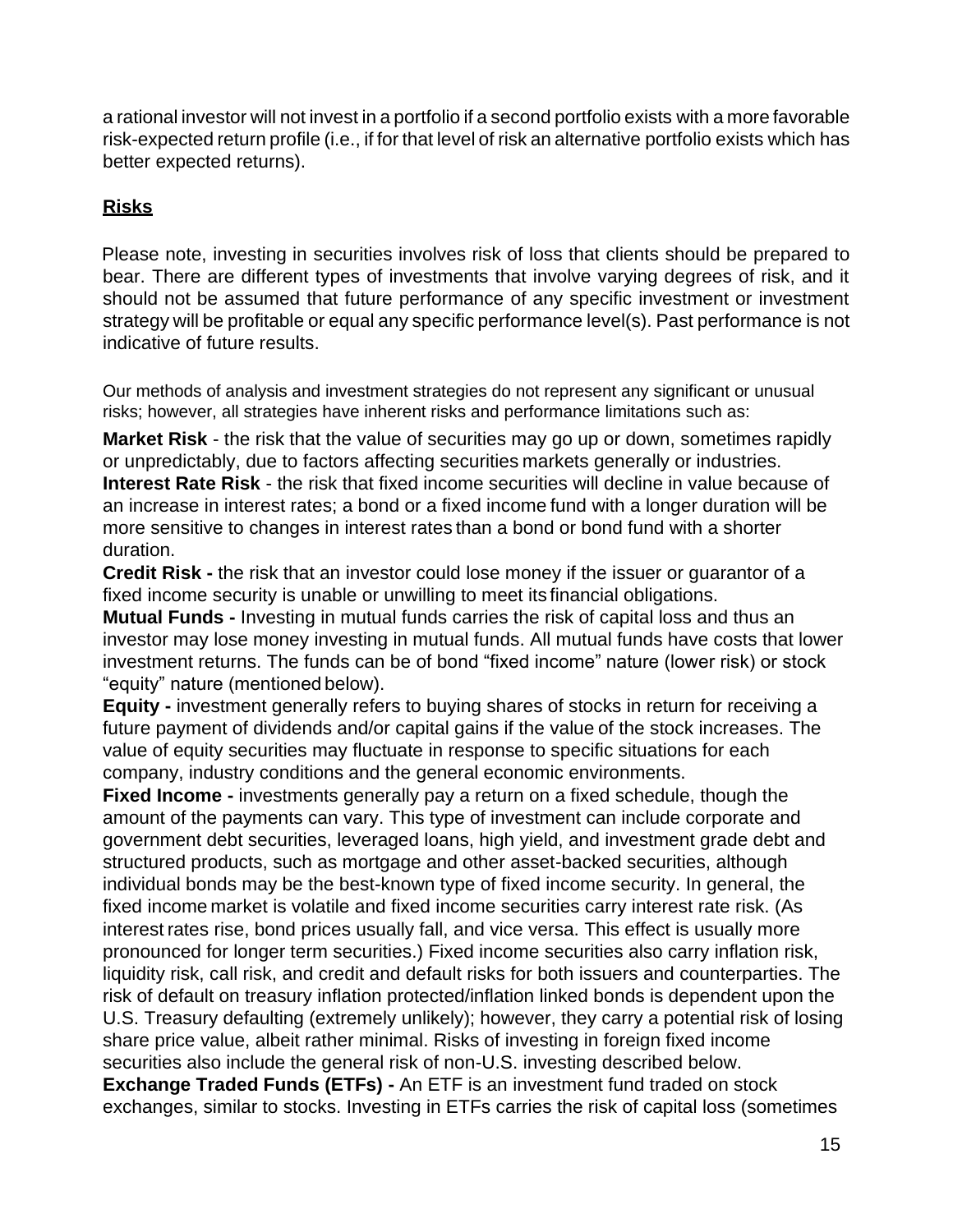up to a 100% loss in the case of a stock holding bankruptcy). Areas of concern include the lack of transparency in products and increasing complexity, conflicts of interest and the possibility of inadequate regulatory compliance. Precious Metal ETFs (e.g., Gold, Silver, or Palladium Bullion backed "electronic shares" not physical metal) specifically may be negatively impacted by several unique factors, among them (1) large sales by the official sector which own a sizable portion of aggregate world holdings in gold and other precious metals, (2) a significant increase in hedging activities by producers of gold or other precious metals, (3) a notable change in the attitude of speculators and investors. **Annuities -** are a retirement product for those who may have the ability to pay a premium now and want to guarantee they receive certain monthly payments or a return on investment later in the future. Annuities are contracts issued by a life insurance company designed to meet retirement or other long-term goals. An annuity is not a life insurance policy. Variable annuities are designed to be long term investments, to meet retirement and other long- range goals. Variable annuities are not suitable for meeting short-term goals because substantial taxes and insurance company charges may apply if you withdraw your money early. Variable annuities also involve investment risks, just as mutual funds do.

**Non-U.S. Securities -** present certain risks such as currency fluctuation, political and economic change, social unrest, changes in government regulation, differences in accounting and the lesser degree of accurate public information available.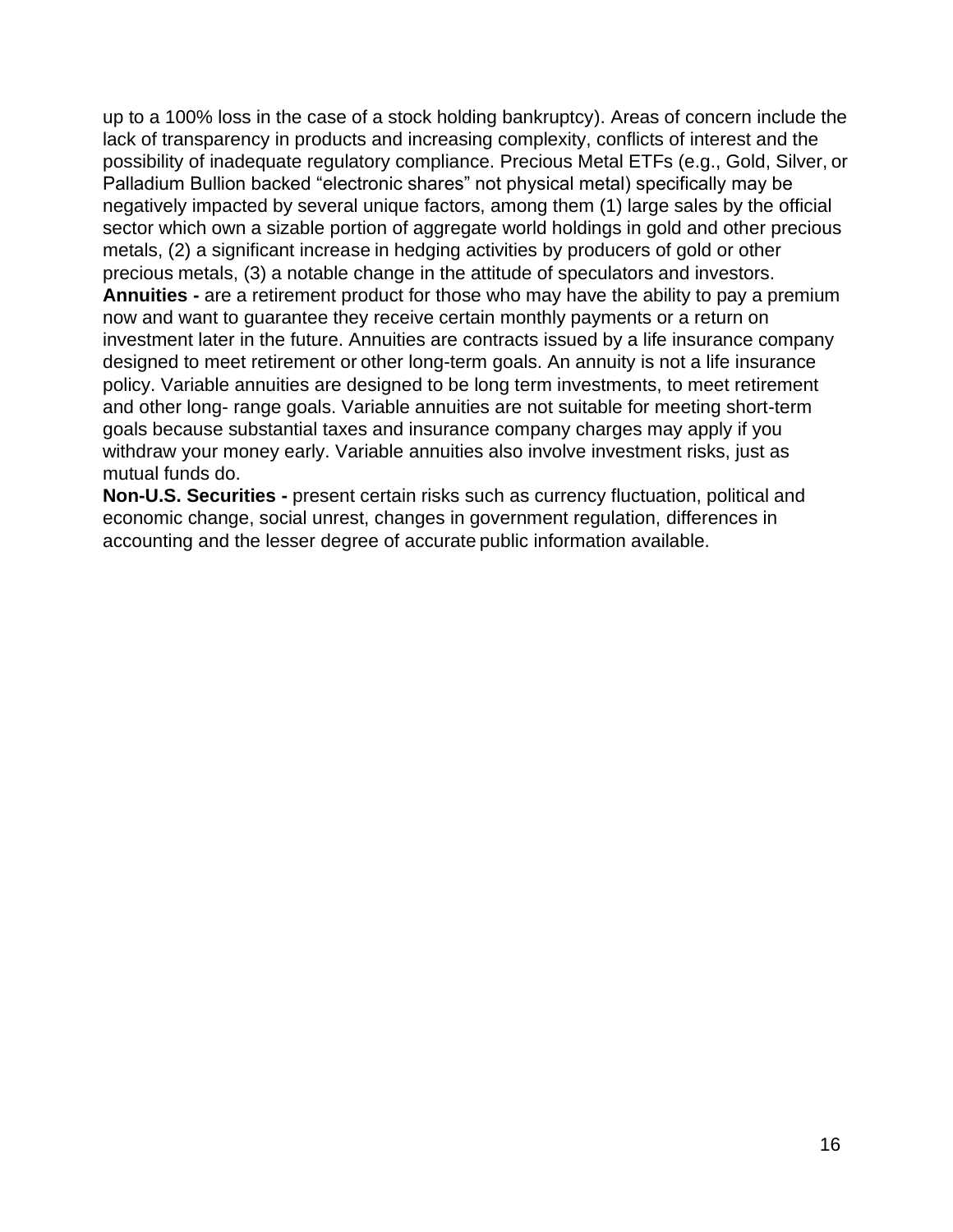## <span id="page-16-0"></span>**Item 9: Disciplinary Information**

Registered investment advisers are required to disclose all material facts regarding any legal or disciplinary events that would be material to your evaluation of ACT Advisors or the integrity of our management. We have no legal or disciplinary events to disclose.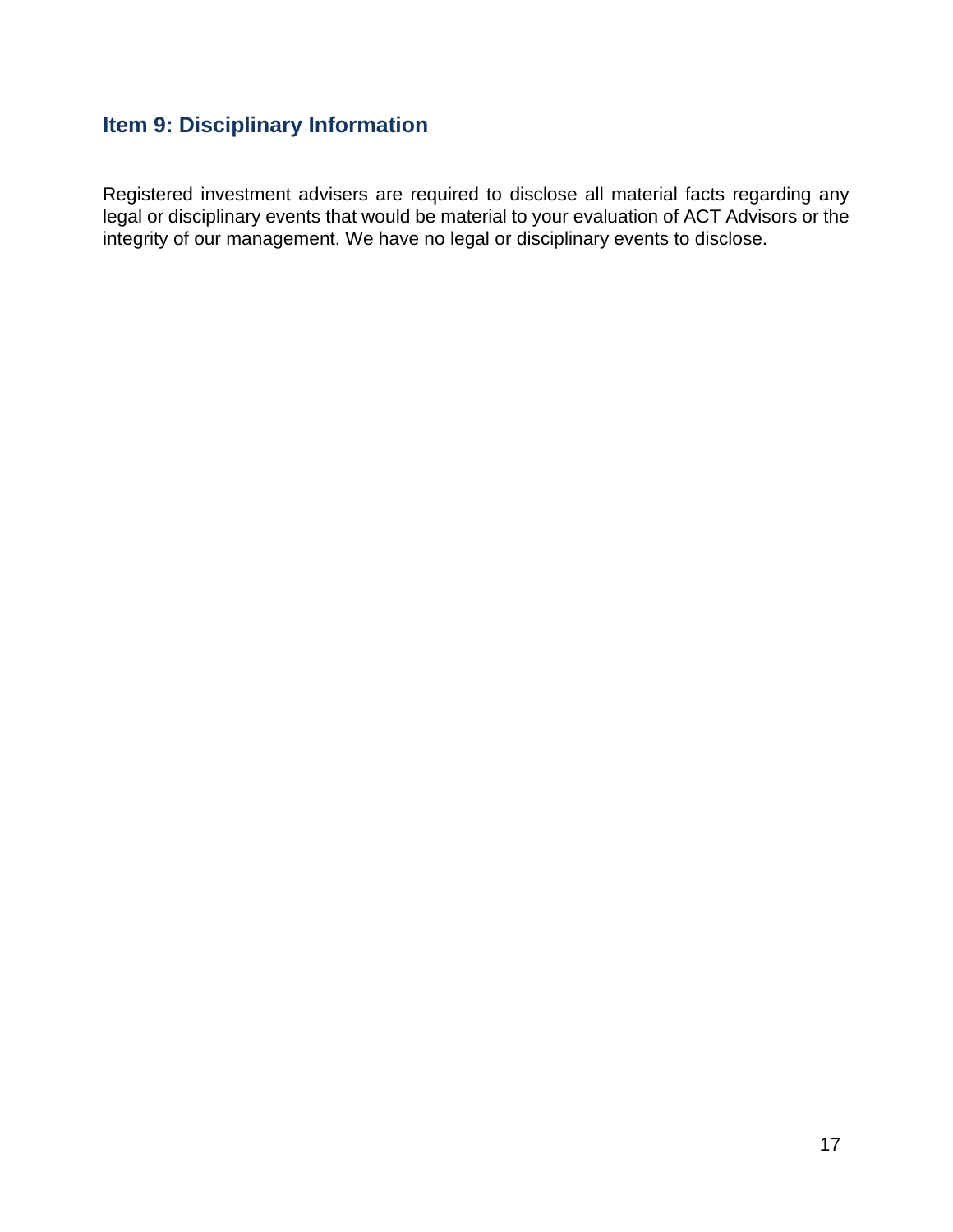## <span id="page-17-0"></span>**Item 10: Other Financial Industry Activities and Affiliations**

#### **Financial Industry Activities – Broker-Dealers**

As disclosed above, certain IARs are also registered representatives of LPL Financial, an unaffiliated SEC registered and FINRA/SIPC member broker/dealer. Clients engage an IAR in their capacity as a registered representative of LPL Financial, to implement investment recommendations on a commission basis. The recommendation by an ACT Advisors' representative that a client purchase a securities commission product from an ACT Advisors' representative in his/her individual capacity as a representative of ACT Advisors presents a *conflict of interest*, as the receipt of commissions may provide an incentive to recommend investment products based on commissions to be received, rather than on a particular client's need. No client is under any obligation to purchase any commission products from a registered representative. Clients are reminded that they may purchase securities products recommended by an ACT Advisors' representative through other brokerdealers.

LPL Financial may have access to certain confidential information (e.g., financial information, investment objectives, transactions, and holdings) about our clients, even if client does not establish any account through LPL Financial. If you would like a copy of the LPL Financial privacy policy, please contact Jennifer English, Chief Compliance Officer.

#### **Financial Industry Activities – Futures and Commodities**

Neither we nor any of our management persons is registered as (or associated with) a futures commissions merchant, commodity pool operator, or a commodity trading advisor.

#### **Financial Industry Affiliations – Insurance Broker or Agent**

Some of our IARs may be insurance agents. They offer insurance products and receive customary fees as a result of insurance sales. A conflict of interest may arise as these insurance sales may create an incentive to recommend products based on the compensation adviser and/or our supervised persons may earn and may not necessarily be in the best interests of the client. Such potential conflicts of interest are subject to review by Jennifer English, Chief Compliance Officer. No client is under any obligation to purchase any insurance commission products from representatives of ACT Advisors. Clients are reminded that they may purchase insurance products recommended by ACT Advisors through other insurance agents.

#### **Other Investment Advisors**

We may enter into agreements with various Independent Advisers. Under these agreements, we offer clients several types of programs sponsored by these advisers. All third-party investment advisers to whom the Adviser will refer clients will be licensed as investment advisers by their resident state and any applicable jurisdictions or registered investment advisers with the Securities and Exchange Commission.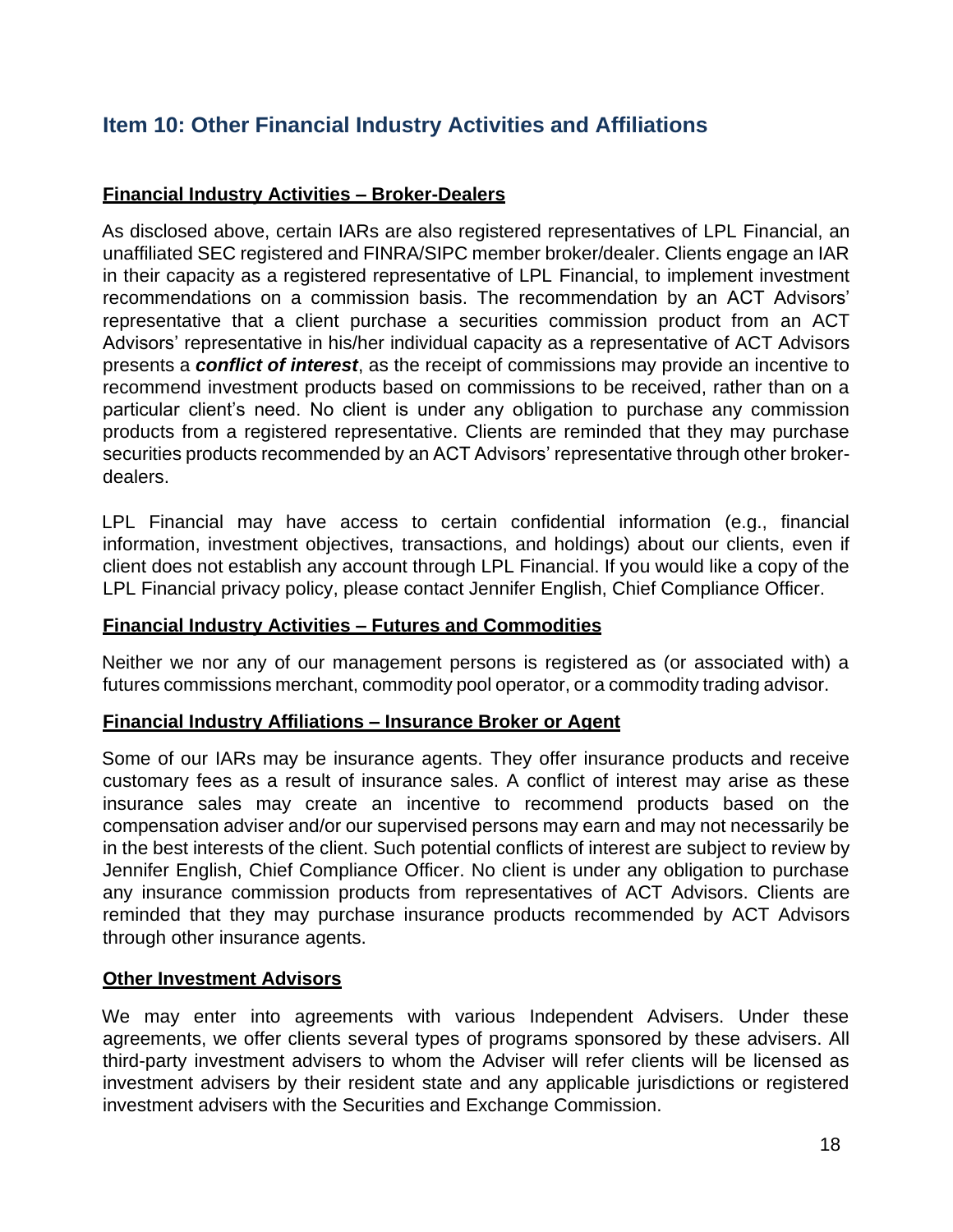After gathering information about a client's financial situation and investment objectives, we will assist the client in selecting a third-party program. We receive compensation pursuant to its agreements with this Independent Adviser for introducing clients to this Independent Adviser and for certain ongoing services provided to clients.

This compensation is disclosed to the client in a separate disclosure document and is typically equal to a percentage of the investment advisory fee charged by that third-party adviser or a fixed fee. The disclosure document provided by the Adviser will clearly state the fees payable to us and the impact to the overall fees due to these payments.

Since the compensation we receive may differ depending on the agreement with each Independent Adviser, we may have an incentive to recommend one Independent Adviser over another if the compensation arrangements are more favorable. Since the Independent Adviser may pay the fee for the investment advisory services the fee paid to us is not negotiable, under most circumstances.

In addition, if the investment program recommended to a client is a wrap fee program the client will also receive the wrap fee brochure provided by the sponsor of the program.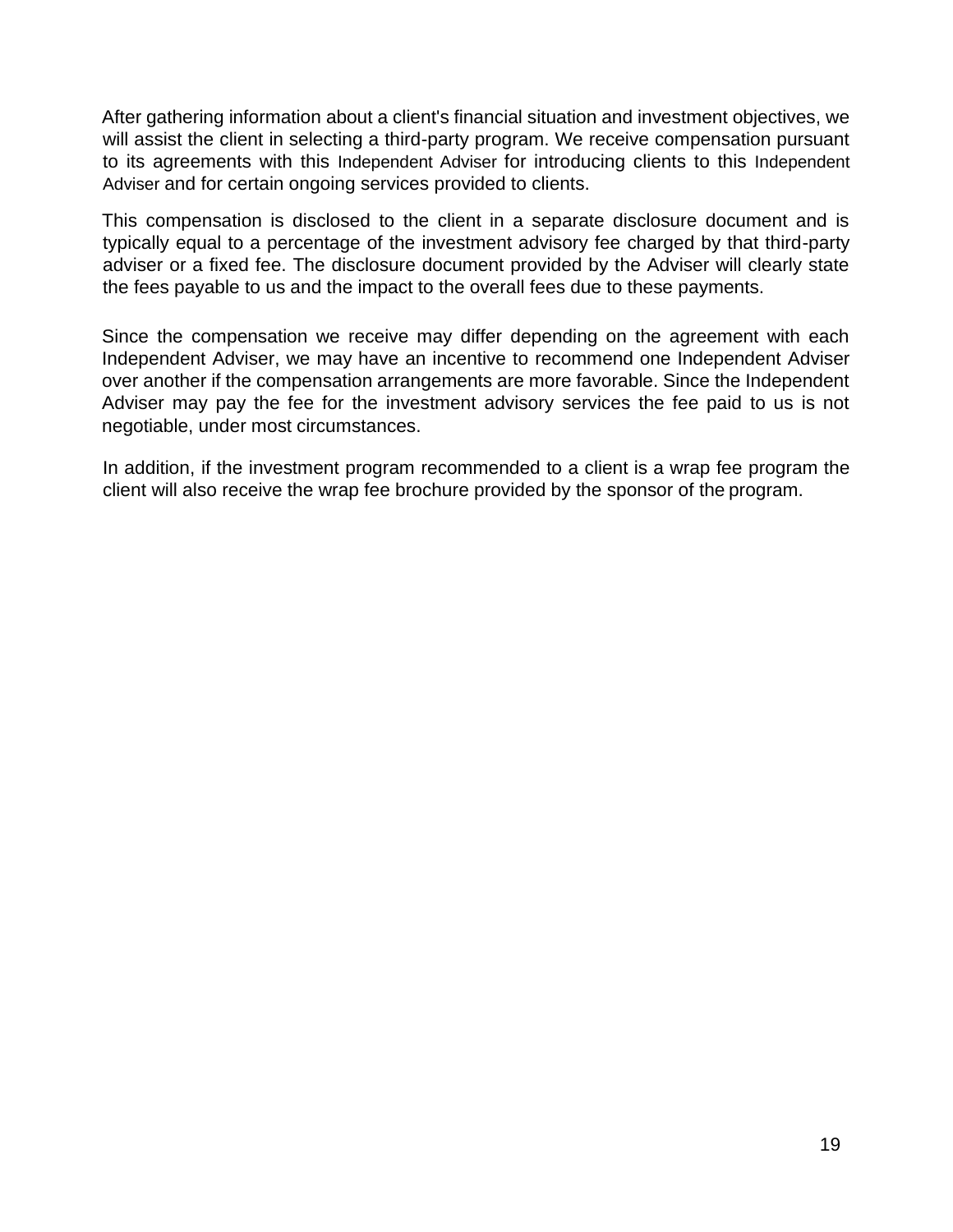## <span id="page-19-0"></span>**Item 11: Code of Ethics, Participation or Interest in Client Transactions and Personal Trading**

We maintain a Code of Ethics (Code), which serves to establish a standard of business conduct for all IARs and employees that are based upon fundamental principles of openness, integrity, honesty, and trust. Our firm, IARs and employees must conduct business in an honest, ethical, and fair manner and avoid all circumstances that might negatively affect or appear to affect our duty of complete loyalty to all clients.

The Code's key provisions include:

- Statement of General Principles
- Policy on and reporting of Personal Securities Transactions and Holdings
- A prohibition on Insider Trading
- Procedures to detect and deter misconduct and violations
- Requirement to maintain confidentiality of client information

The Code includes guidelines regarding personal securities transactions of its IARs and employees. The Code permits IARs and employees to invest for their own personal accounts in the same or different securities that an IAR or employee may purchase for clients. This presents a potential conflict of interest because trading by an IAR or employee in a personal securities account in the same or different security on or about the same time as trading in a client account could potentially disadvantage the client. We address this conflict of interest by requiring in our Code that IARs and employees report certain personal securities transactions and holdings to the Chief Compliance Officer for review. In addition, the Code requires pre-clearance of certain transactions. The Chief Compliance Officer is an interested party on all advisor account held away from the qualified custodian(s) and receives duplicate statements.

Upon employment and at least annually thereafter, all IARs and employees will sign an acknowledgement that they have read, understand, and agree to comply with the Code.

Clients and prospective clients can obtain a copy of our Code of Ethics by contacting Jennifer English, Chief Compliance Officer.

#### **Other Conflicts of Interest**

Directors, officers, IARs and employees always have a duty to act in the best interests of clients. As part of this duty, directors, officers, IARs and employees are prohibited from engaging in any transaction which involves an improper conflict of interest.

A "conflict of interest" exists when a person's private interests interfere in any way with the interests of ACT Advisors. A conflict situation can arise when a director, officer, IAR or employee takes actions or has interests that may make it difficult to perform his or her work objectively and effectively. Conflicts of interest may also arise when a director,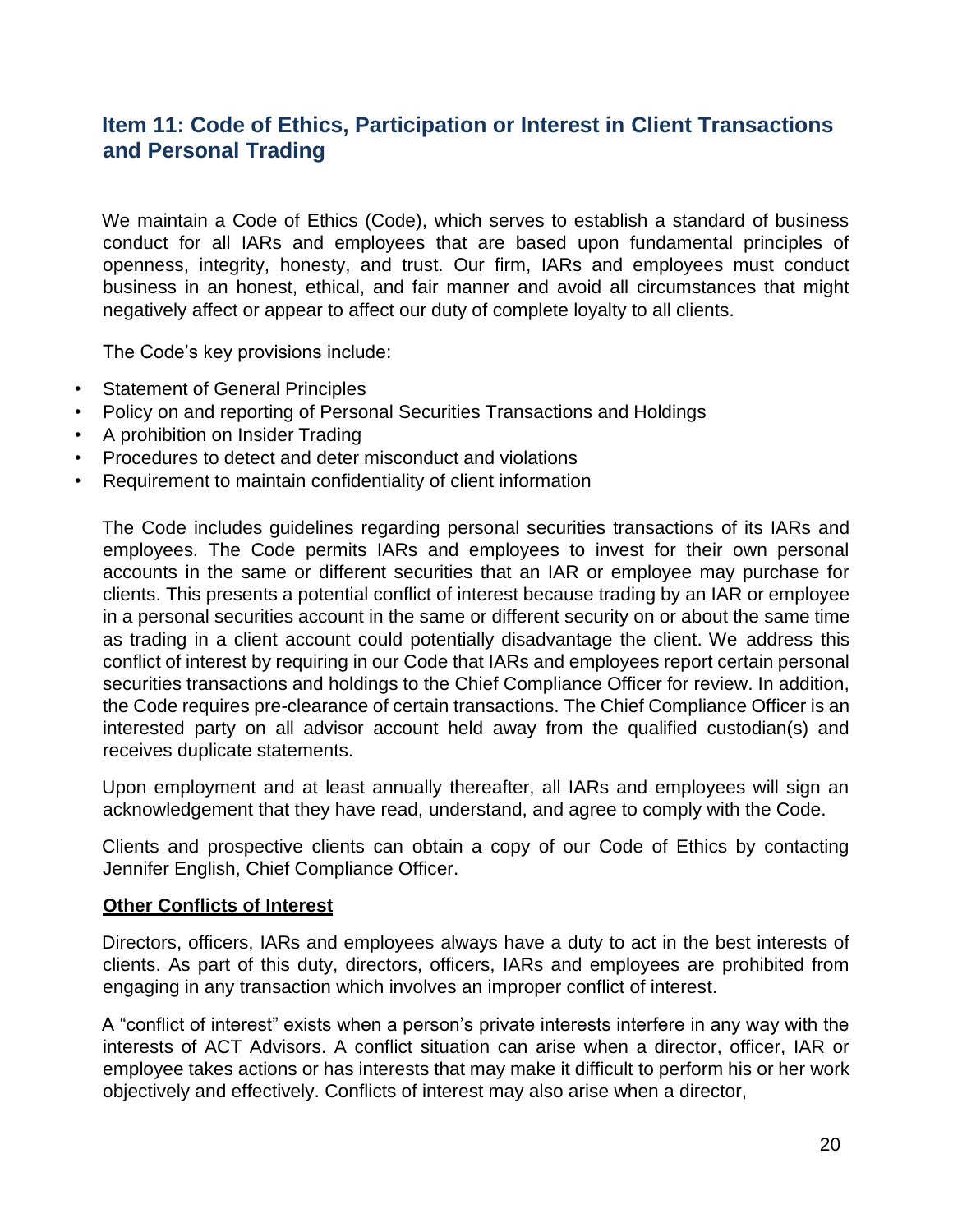officer, IAR or employee, or members of his or her family, receives improper personal benefits as a result of his or her position at ACT Advisors. Loans to, or guarantees of obligations of, IAR or employees and their family members may create conflicts of interest.

It is almost always a conflict of interest for an IAR or employee to work simultaneously for a competitor, customer, or supplier. IARs or employees are not allowed to work for a competitor as a consultant or board member. Our policy is to avoid any direct or indirect business connection with our customers, suppliers, or competitors, except on our behalf.

Conflicts of interest are prohibited unless they have been approved by us. Wherever a conflict of interest arises, the IAR or employee involved must promptly disclose the circumstances of the conflict to the Chief Compliance Officer.

#### **Participation or Interest in Client Transactions – Material Financial Interest**

We nor our IARs recommend to clients or buy or sell for client accounts, securities in which they have a material financial interest.

#### **Participation or Interest in Client Transactions – Principal/Agency Cross**

We will not affect any principal or agency cross securities transactions for client accounts.

#### **Participation in the No Transaction Fee ETF and Mutual Fund Program at LPL Financial**

<span id="page-20-0"></span>One of our recommended broker-dealers, LPL Financial, offers no transaction fee trading for some mutual fund and ETF transactions. In our managed accounts, clients do not pay brokerage commissions to IAR for transactions in the account; however, the client pays LPL a transaction charge for the purchase and sale of certain securities in the account. The transaction charges are paid directly to LPL to defray costs associated with trade execution and are not shared with IAR. For ETFs, the transaction charges are either \$0 or \$9.00. For mutual funds, the transaction charges range from \$0 to \$20.00. We have a fiduciary responsibility to recommend investments that best suit our clients' needs. Recommended investments may not currently be a part of the no transaction fee trading program at LPL. Clients should understand that the cost to client of transaction charges may be a factor that the IAR considers when deciding which securities to select and how frequently to place transactions in their account, but it will not be the only factor.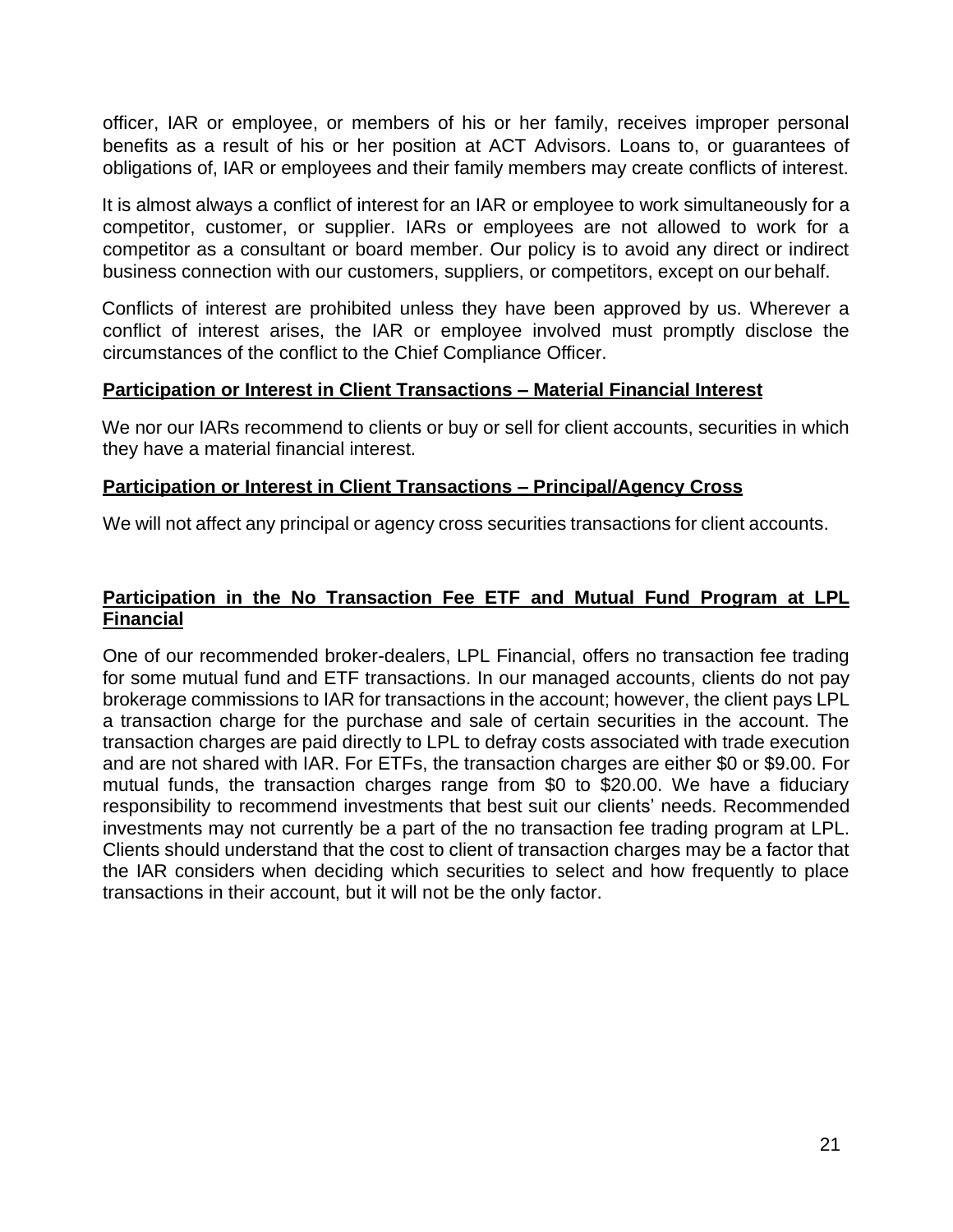## **Item 12: Brokerage Practices**

#### **Soft Dollar Benefits**

We do not receive formal soft dollar benefits other than execution, research, and support services from broker/dealers in connection with client securities transactions.

#### **Brokerage for Client Referrals**

We do not receive client referrals from broker/dealers.

#### **Client Directed Brokerage**

While not routine, a client may direct us to use a broker-dealer to execute some or all transactions for the client. This brokerage direction must be requested by the client in writing. In that case, the client will negotiate terms and arrangements for the account with that broker-dealer, and we will not seek better execution services or prices from other broker-dealers or be able to "batch" client transactions for execution through other brokerdealers with orders for other accounts managed by us. By directing brokerage, the client may pay higher commissions or other transaction costs or greater spreads, or receive less favorable net prices, on transactions for the account than would otherwise be the case. Not all advisers require or allow their clients to direct brokerage. Subject to our duty of best execution, we may decline a client's request to direct brokerage if, in our sole discretion, such directed brokerage arrangements would result in additional operational difficulties.

If the client requests us to arrange for the execution of securities brokerage transactions for the client's account, we shall direct such transactions through broker-dealers that we reasonably believe will provide best execution. We shall periodically and systematically review our policies and procedures regarding recommending broker-dealers to our client in light of our duty to obtain best execution.

#### **Brokerage Selection**

We generally recommend LPL Financial and/or TD Ameritrade, both members of FINRA/SIPC (Selected Broker/Dealers). Selected Broker/Dealers are widely recognized independent, and unaffiliated FINRA member broker-dealers. Selected Broker/Dealers offer independent investment advisers program services which include custody of securities, trade execution, clearance, and settlement of transactions.

The primary factors considered in our decision to recommend Selected Broker/Dealers include financial strength and the quality of the products and services offers to clients.

We have determined that Selected Broker/Dealers currently offer the best overall value to us and our clients for the customer service, brokerage, research services and technology they provide. We believe these qualities make these firms superior to most non-service oriented, deep-discount and internet/web-based brokers that may otherwise be available to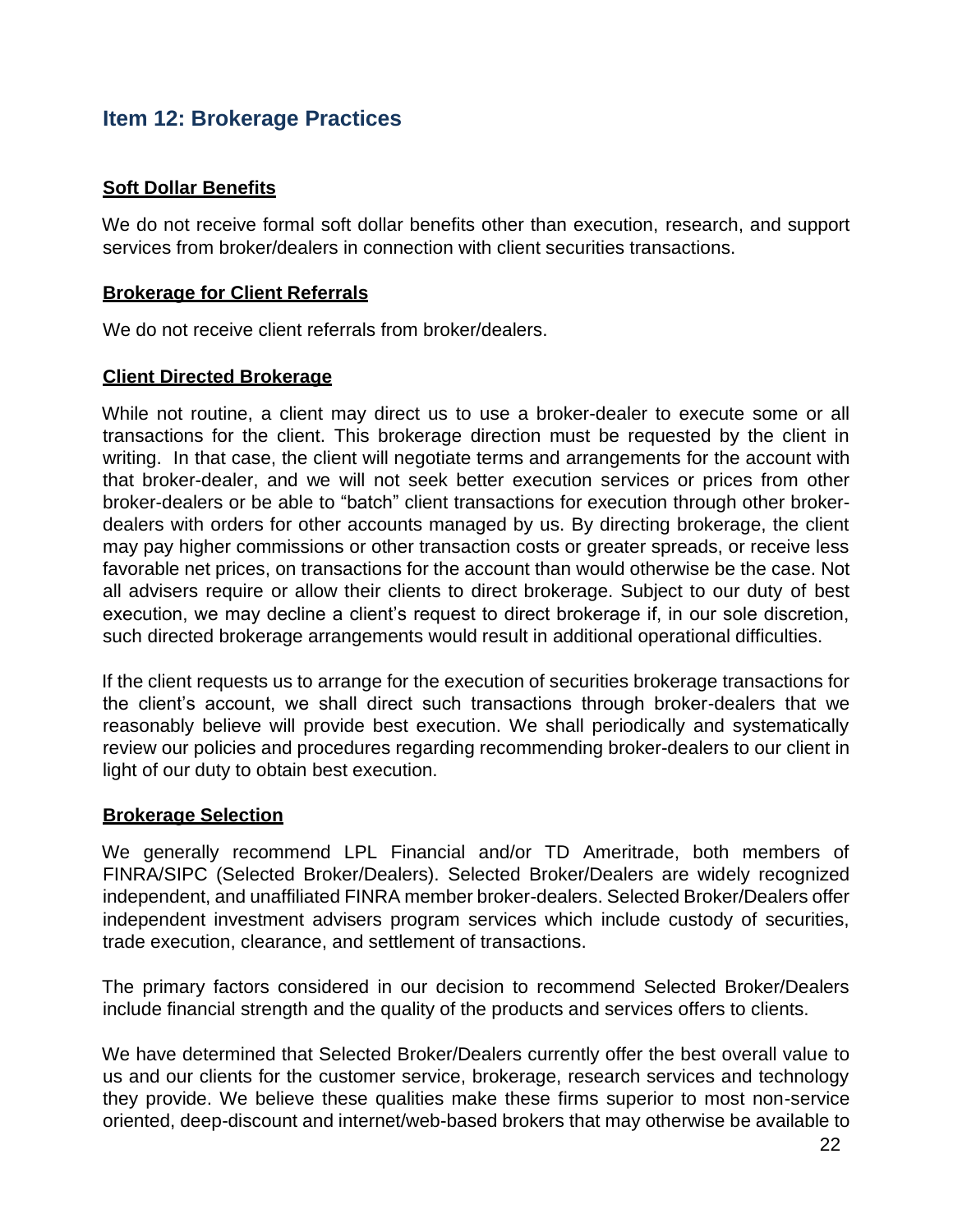the public.

#### **Economic Benefits**

We receive support services from Selected Broker/Dealers, both of which assist us to better monitor and service program accounts maintained at Selected Broker/Dealers. We receive some non-soft dollar benefits from Selected Broker. It is not the result of soft dollar arrangements or any other express arrangements with Selected Broker/Dealers that involves the execution of client transactions as a condition to the receipt of services. These support services are provided to us based on the overall relationship between us and Selected Broker/Dealers. These support services may include the following:

- investment-related research
- pricing information and market data
- software and other technology that provide access to client account data
- compliance and/or practice management-related publications
- consulting services
- attendance at conferences, meetings, and other educational and/or social events
- marketing support
- computer hardware and/or software
- other products and services used by us in furtherance of our investment advisory business operations

We will continue to receive the services regardless of the volume of client transactions executed with Selected Broker/Dealers. Although the non-soft benefits will generally be used to service all our clients, a specific client may benefit more or less than another. As a result of receiving the services we may have an incentive to continue to use or expand the use of a particular custodian. We examined this potential conflict of interest whenwe chose to enter into Selected Broker/Dealer relationships and we have determined that each relationship is in the best interest of our clients and satisfies ourfiduciary obligations, including our duty to seek best execution.

In seeking best execution, the determinative factor is not the lowest possible cost, but whether the transaction represents the best qualitative execution, taking into consideration the full range of a broker-dealer's services, including the value of research provided, execution capability, commission rates, and responsiveness. Accordingly, although we will seek competitive rates, to the benefit of all clients, we may not necessarily obtain the lowest possible commission rates for specific client account transactions.

Some of the products and services made available by Selected Broker/Dealers may benefit us but may not benefit our client accounts. These products or services may assist us in managing and administering client accounts, including accounts not maintained at Selected Broker/Dealers. Other services made available by Selected Broker/Dealers are intended to help us manage and further develop our business enterprise. The benefits received by us or employees are not dependent on the amount of brokerage transactions directed to Selected Broker/Dealers. As part of our fiduciary duties to clients, we always endeavor to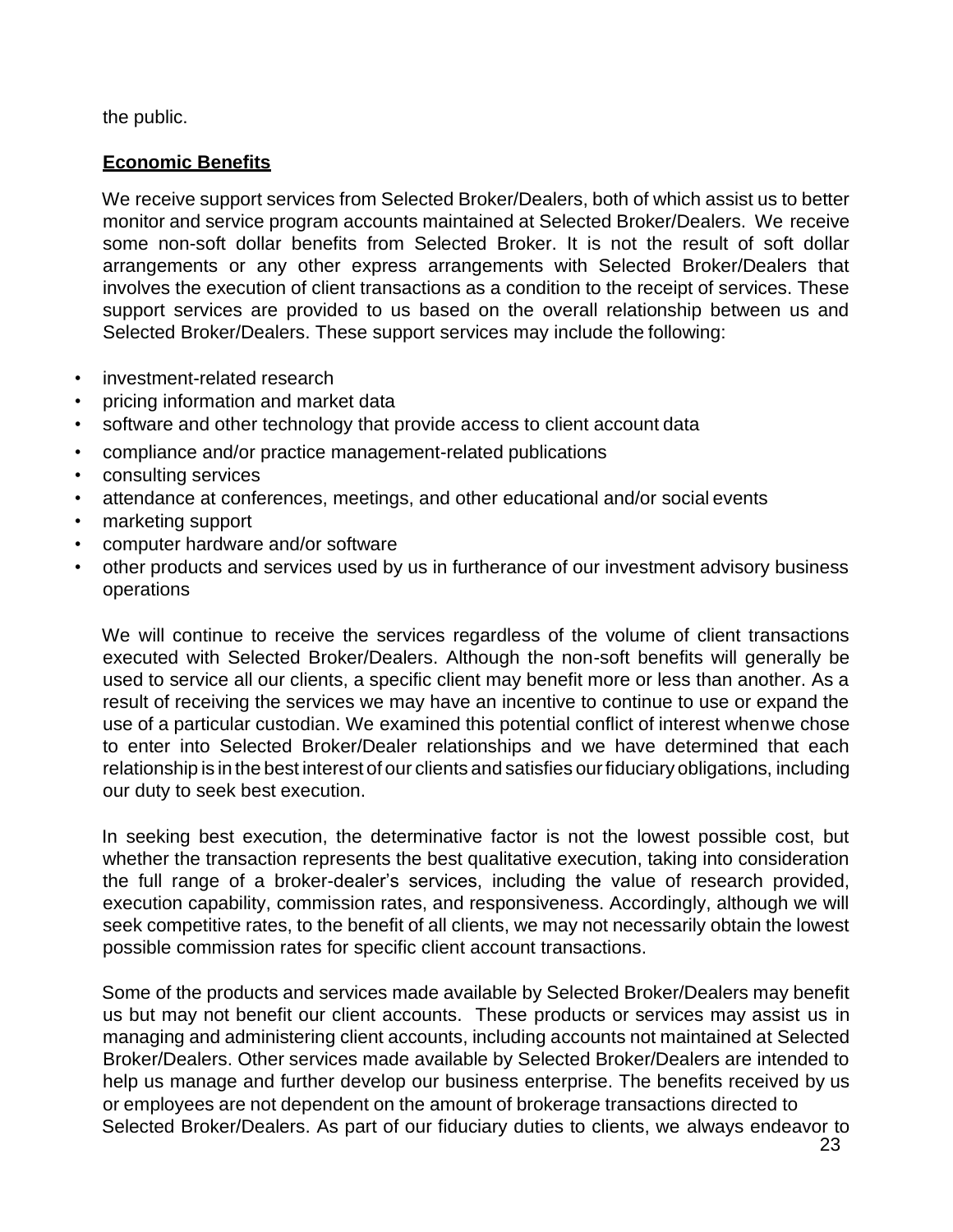put the interests of our clients first. Clients should be aware, however, that the receipt of economic benefits by us or our employees in and of itself creates a potential conflict of interest and may indirectly influence our choice of Selected Broker/Dealers for custody and brokerage services.

A client may pay a commission that is higher than another qualified broker-dealer might charge to execute the same transaction where we determine, in good faith, that the commission is reasonable in relation to the value of the brokerage and research services received. In seeking best execution, the determinative factor is not the lowest possible cost, but whether the transaction represents the best qualitative execution, taking into consideration the full range of a broker-dealer's services, including among others, the value of research provided, execution capability, commission rates, and responsiveness.

While we will seek competitive rates, it may not necessarily obtain the lowest possible commission rates for client transactions.

#### **Trade Aggregation**

Trade aggregation is the act of trading a large block of a security in a single order. Shares of a purchased security are then allocated to the appropriate accounts in the appropriate proportion. The main purposes of order aggregation are (i) for ease of trading and (ii) to obtain a lower transaction cost associated with trading a larger quantity.

We usually place trades on a block trade basis and will occasionally trade portfolio securities on an individual basis based on the client's profile, needs and objectives.

In a situation where we do not aggregate trades, clients purchasing securities around the same time may receive a less favorable price than other clients. In addition, not aggregating trades may result in higher transaction costs, as a client will not benefit from lower transaction cost which might be achieved if the trade was aggregated.

<span id="page-23-0"></span>Accounts for us or our employees may be included in a block trade with client accounts.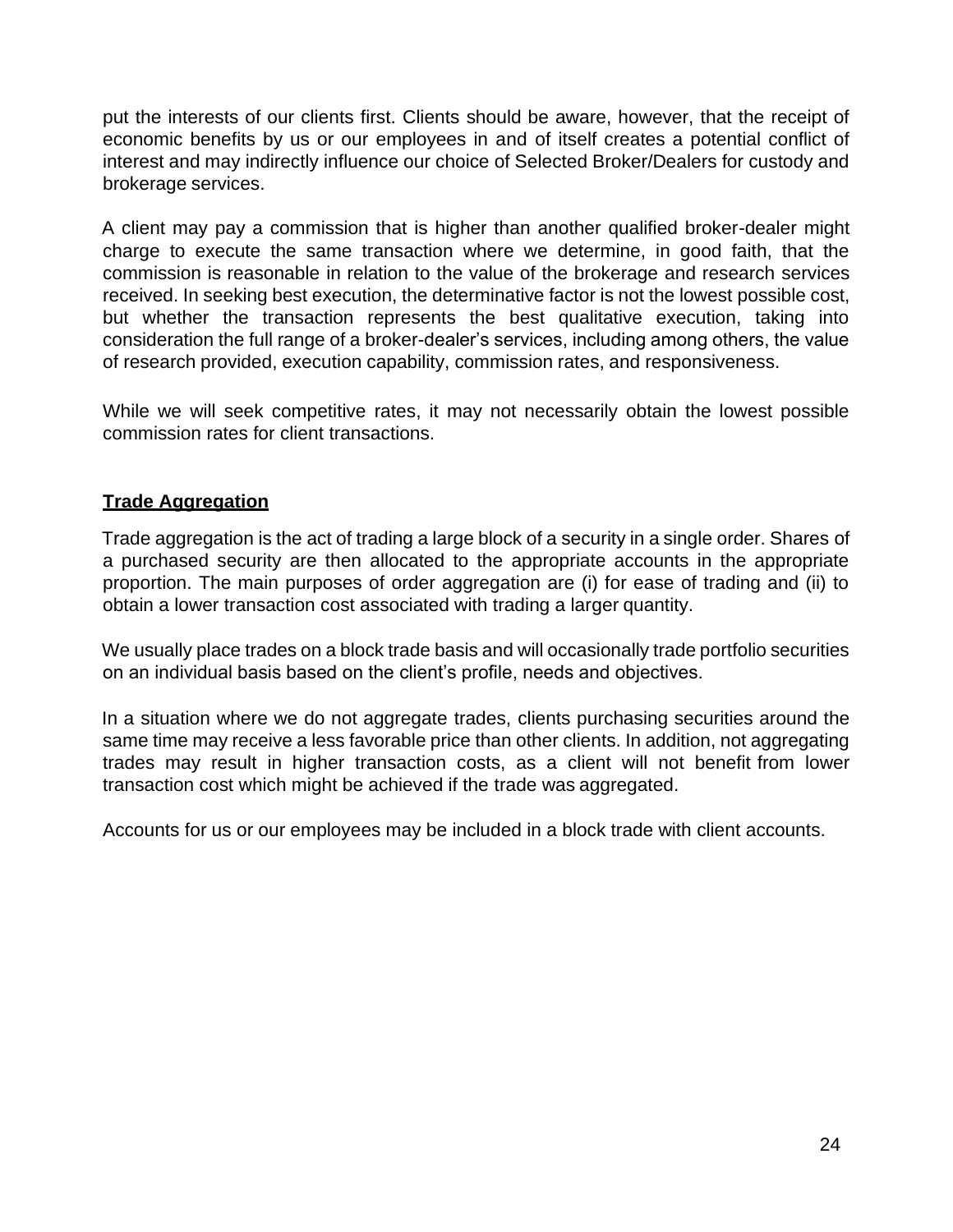## **Item 13: Review of Accounts**

For those clients to whom we provide asset management services, account reviews are conducted on an ongoing basis by Douglas English, Investment Advisor Representative, or Wes Johnson, Investment Advisor Representative, or Neil Lambert, Investment Advisor Representative or Patrick Latta, Investment Advisor Representative or Timothy Mowrey, Investment Advisor Representative. All investment advisory clients are advised that it remains their responsibility to advise us of any changes in their investment objectives and/or financial situation. All clients are encouraged to review financial planning issues (to the extent applicable), investment objectives and account performance with their IAR on an annual basis.

Douglas English, Investment Advisor Representative, Wes Johnson, Investment Advisor Representative, Neil Lambert, Investment Advisor Representative, Patrick Latta, Investment Advisor Representative, and Timothy Mowrey, Investment Advisor Representative may also conduct account reviews based on the occurrence of a triggering event, such as a change in client investment objectives and/or financial situation, market corrections and by client request.

Clients are provided, at least quarterly, with written transaction confirmation notices and regular written summary account statements directly from the custodian and/or program sponsor for the client accounts. We may also provide written periodic reports summarizing account activity and performance.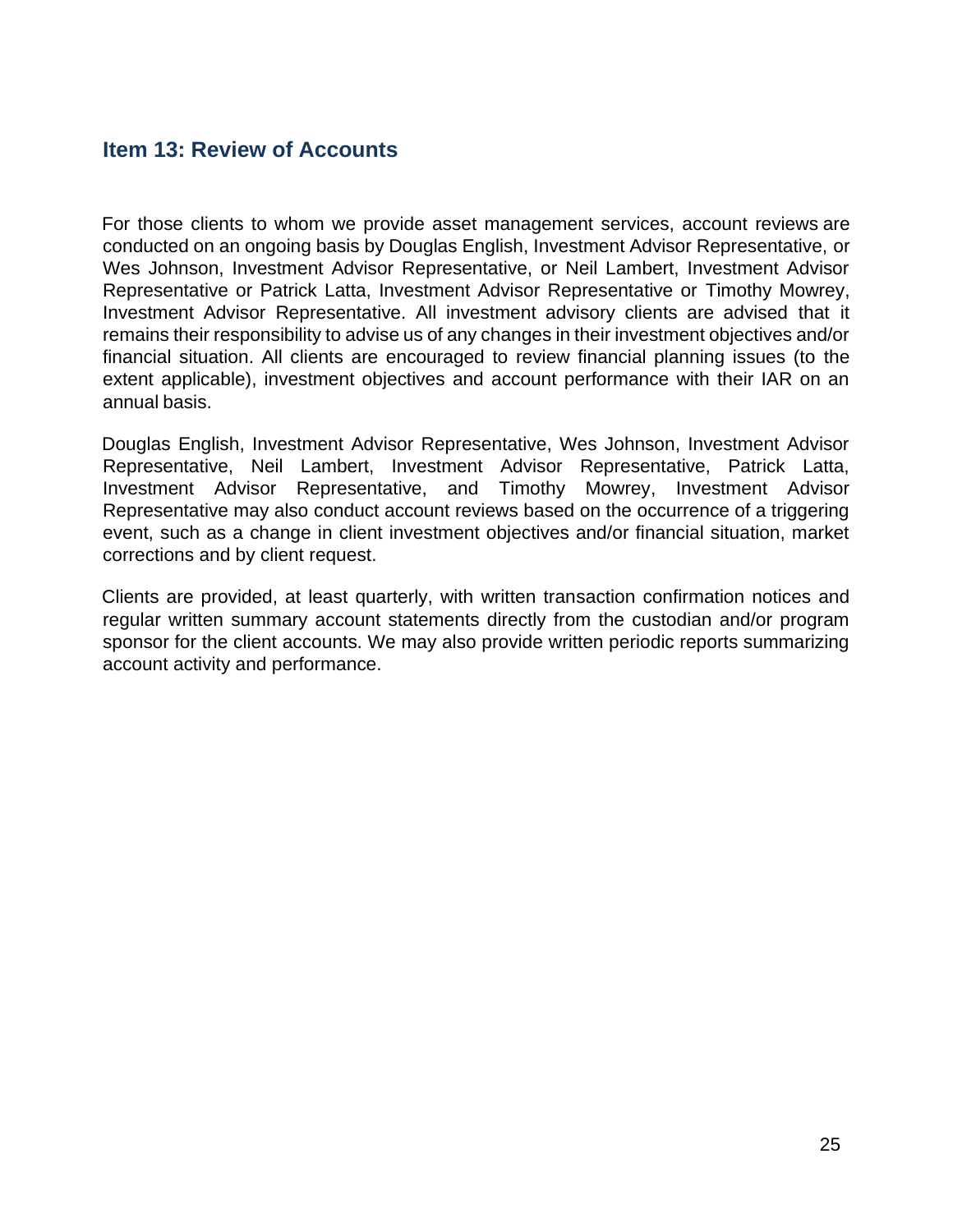## <span id="page-25-0"></span>**Item 14: Client Referrals and Other Compensation**

#### **Other Compensation**

We and our employees may receive additional compensation from product sponsors. However, such compensation may not be tied to the sales of any products. Compensation may include such items as gifts valued at less than \$100 annually, an occasional dinner or ticket to a sporting event, or reimbursement in connection with educational meetings with investment advisor representative, client workshops or events, marketing events or advertising initiatives, including services for identifying prospective clients. Product sponsors may also pay for, or reimburse us for the costs associated with, education or training events that may be attended by our employees and for our sponsored conferences and events.

#### **Other Compensation – Brokerage Arrangements**

See disclosure in Item 12 regarding compensation, including economic benefits received in connection with giving advice to clients.

#### **Compensation – Client Referrals**

We do not make or accept referral fees or any form of remuneration from other professionals when a prospect or client is referred to them.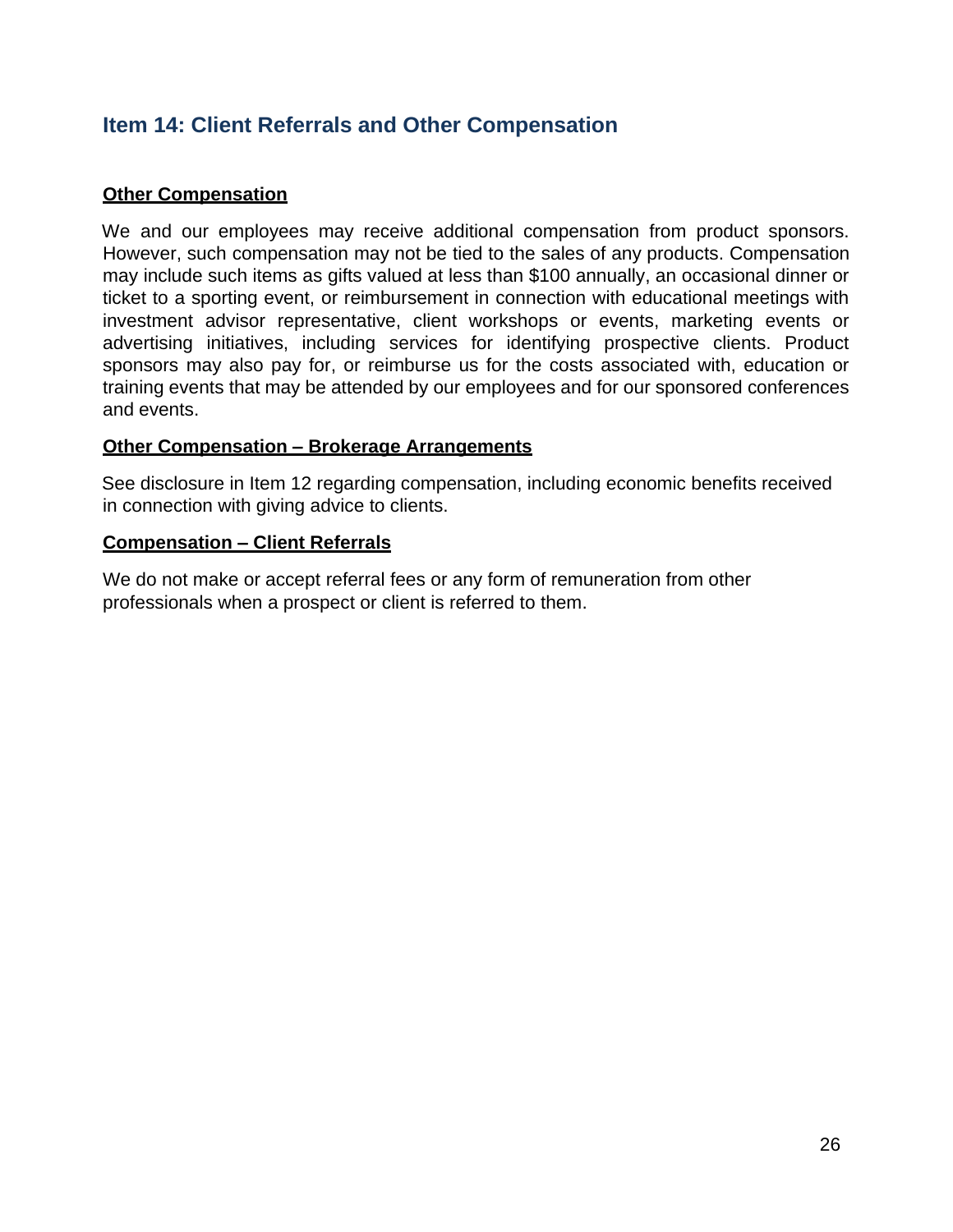## <span id="page-26-0"></span>**Item 15: Custody**

#### **Custody – Fee Debiting**

Our written agreement and/or the separate agreement with the custodian(s) may authorize us through the custodian(s) to debit the client's account for the amount of our asset management fee and to directly remit that fee to us in accordance with applicable custody rules. The custodian(s) that we recommend have agreed to send a statement to the client, monthly, indicating all amounts disbursed from the account including the amount of fees paid directly to us.

#### **Custody – Account Statements**

As described above and in Item 13, clients receive monthly statements from the custodian that holds and maintains client's investment assets. Clients are urged to carefully review such statements and compare such official custodial records to the account statements or other reports that we provide. Our reports may vary from custodial statements based on accounting procedures, reporting dates, or valuation methodologies of certain securities.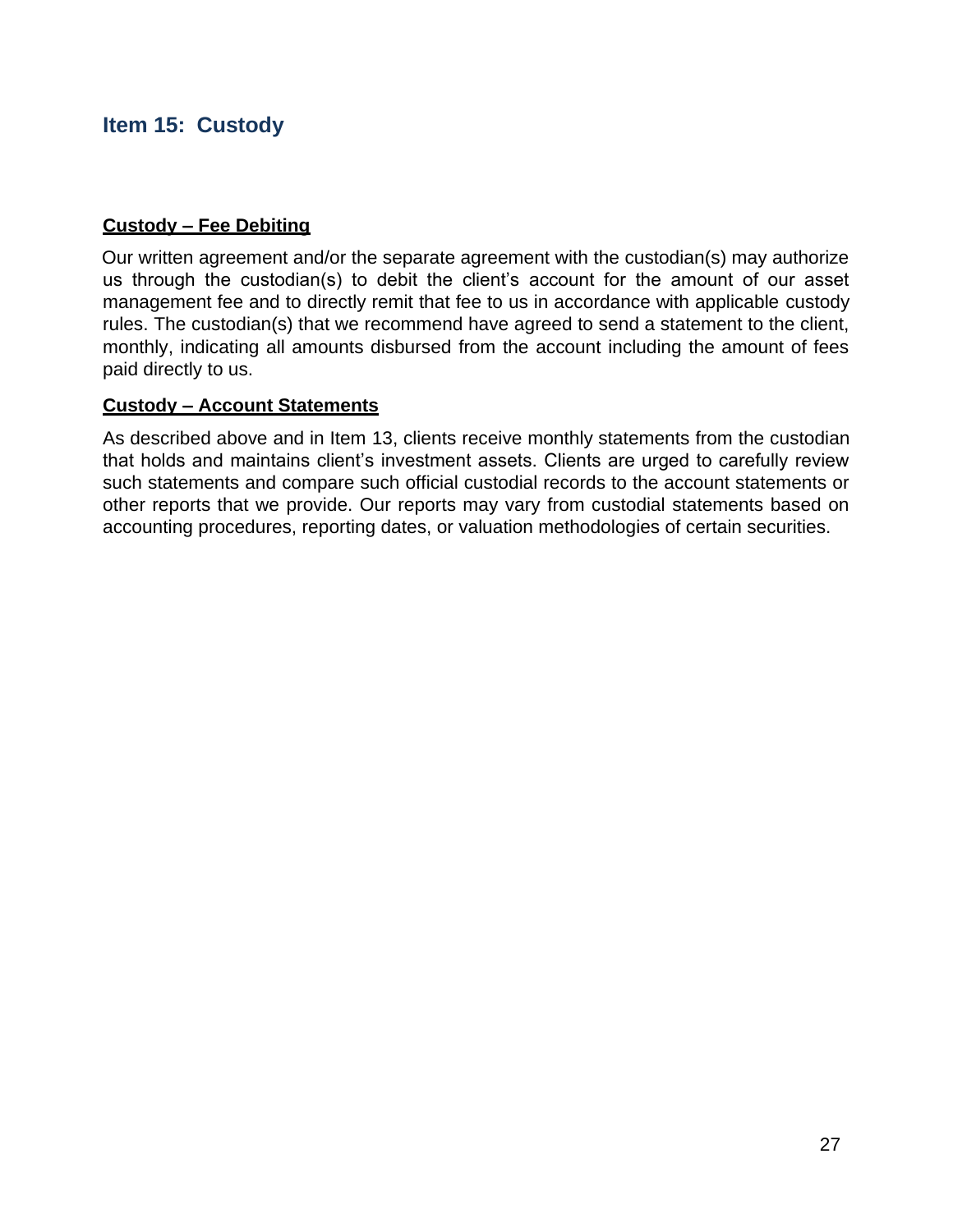### <span id="page-27-0"></span>**Item 16: Investment Discretion**

Clients engage us to provide asset management services on a discretionary basis. Before we assume discretionary authority over a client's account, the client shall be required to execute a written agreement, naming ACT Advisors as the client's limited power of attorney and agent in fact, granting us full authority to buy, sell, or otherwise effect investment transactions involving the assets in the client's name found in the discretionary account. This limited power of attorney allows us to manage the account on a discretionary basis, but it does not allow us to deposit or withdraw funds from the account. We will not have custody of these assets.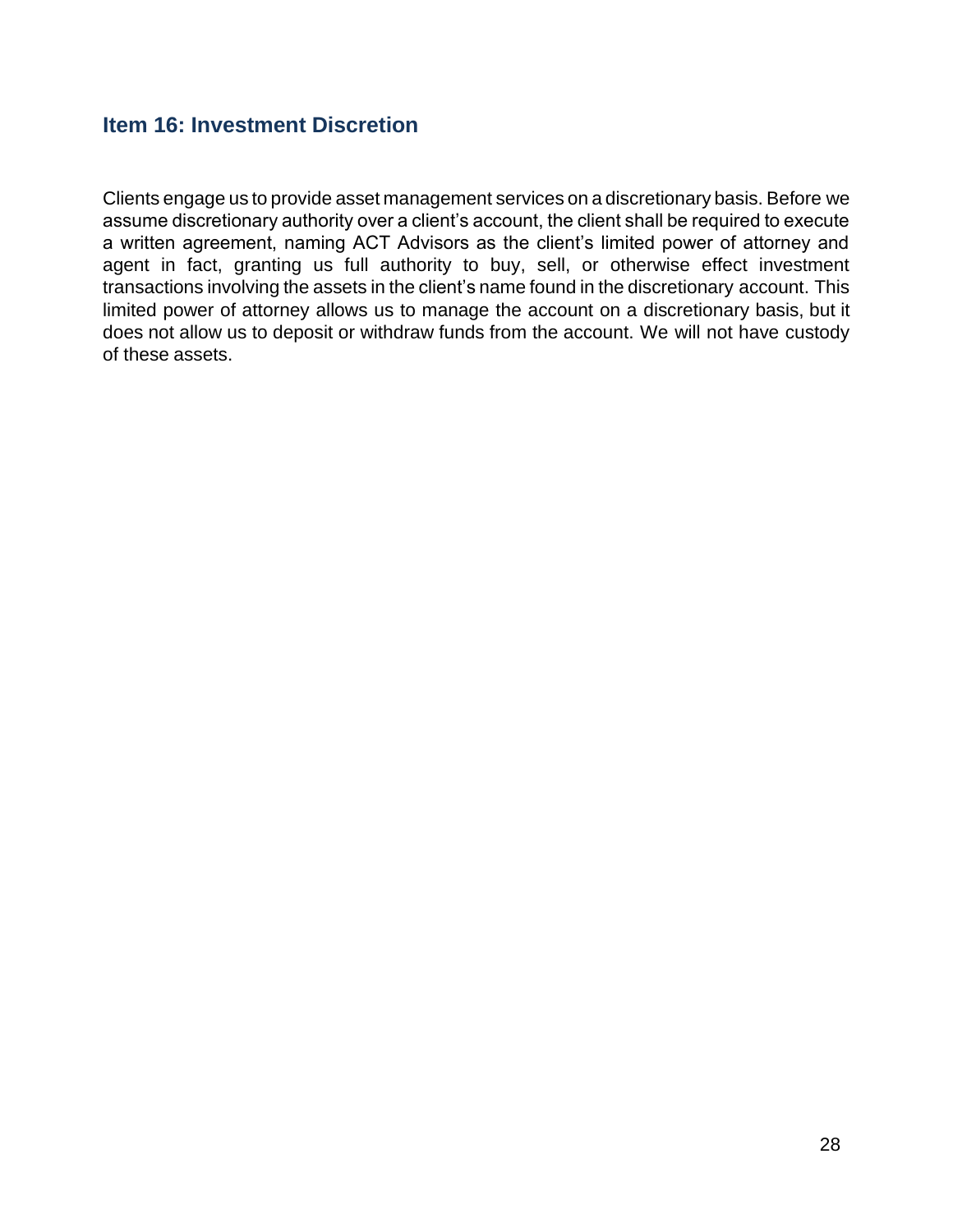## <span id="page-28-0"></span>**Item 17: Voting Client Securities**

We do not have any authority to and do not vote proxies on behalf of clients. Clients retain the responsibility for receiving and voting proxies; clients receive proxies directly from either custodians or transfer agents.

You may contact Jennifer English, Chief Compliance Officer at (828) 398-2802 for information about proxy voting.